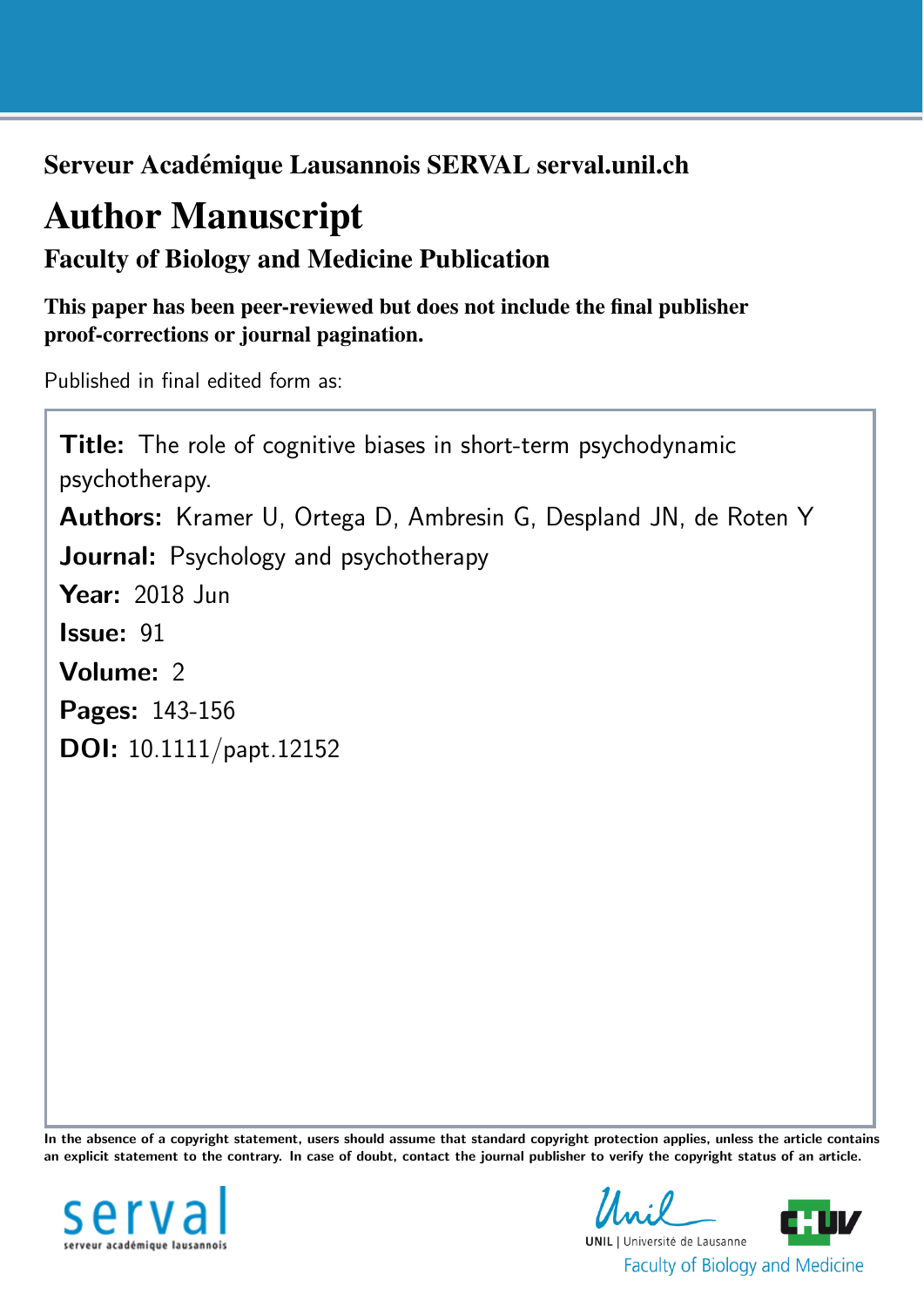#### COGNITIVE BIASES IN PSYCHODYNAMIC PSYCHOTHERAPY 1

#### Running Head: COGNITIVE BIASES IN PSYCHODYNAMIC PSYCHOTHERAPY

The Role of Cognitive Biases in Short-Term Psychodynamic Psychotherapy Ueli Kramer, Diana Ortega, Gilles Ambresin, Jean-Nicolas Despland, Yves de Roten

#### Author note

Ueli Kramer, Institute of Psychotherapy and General Psychiatry, Department of Psychiatry, University Hospital Center and University of Lausanne, Lausanne, Switzerland; Diana Ortega, University of Lausanne, Lausanne, Switzerland; Gilles Ambresin, Institute of Psychotherapy, Department of Psychiatry, University Hospital Center and University of Lausanne, Lausanne, Switzerland; Jean-Nicolas Despland, Institute of Psychotherapy, Department of Psychiatry, University Hospital Center and University of Lausanne, Lausanne, Switzerland; Yves de Roten, Institute of Psychotherapy, Department of Psychiatry, University Hospital Center and University of Lausanne, Lausanne, Switzerland

Part of this research was supported by the Swiss National Science Foundation, Grant 3200 BO-100706/7.

All correspondence concerning this article should be addressed to PD Dr Ueli Kramer, IUP-Dpt Psychiatry-CHUV, University of Lausanne, Place Chauderon 18, CH-1003 Lausanne, Switzerland, ph. +41-21-314 00 50, fax +41-21-314 27 84; e-mail : Ueli.Kramer@chuv.ch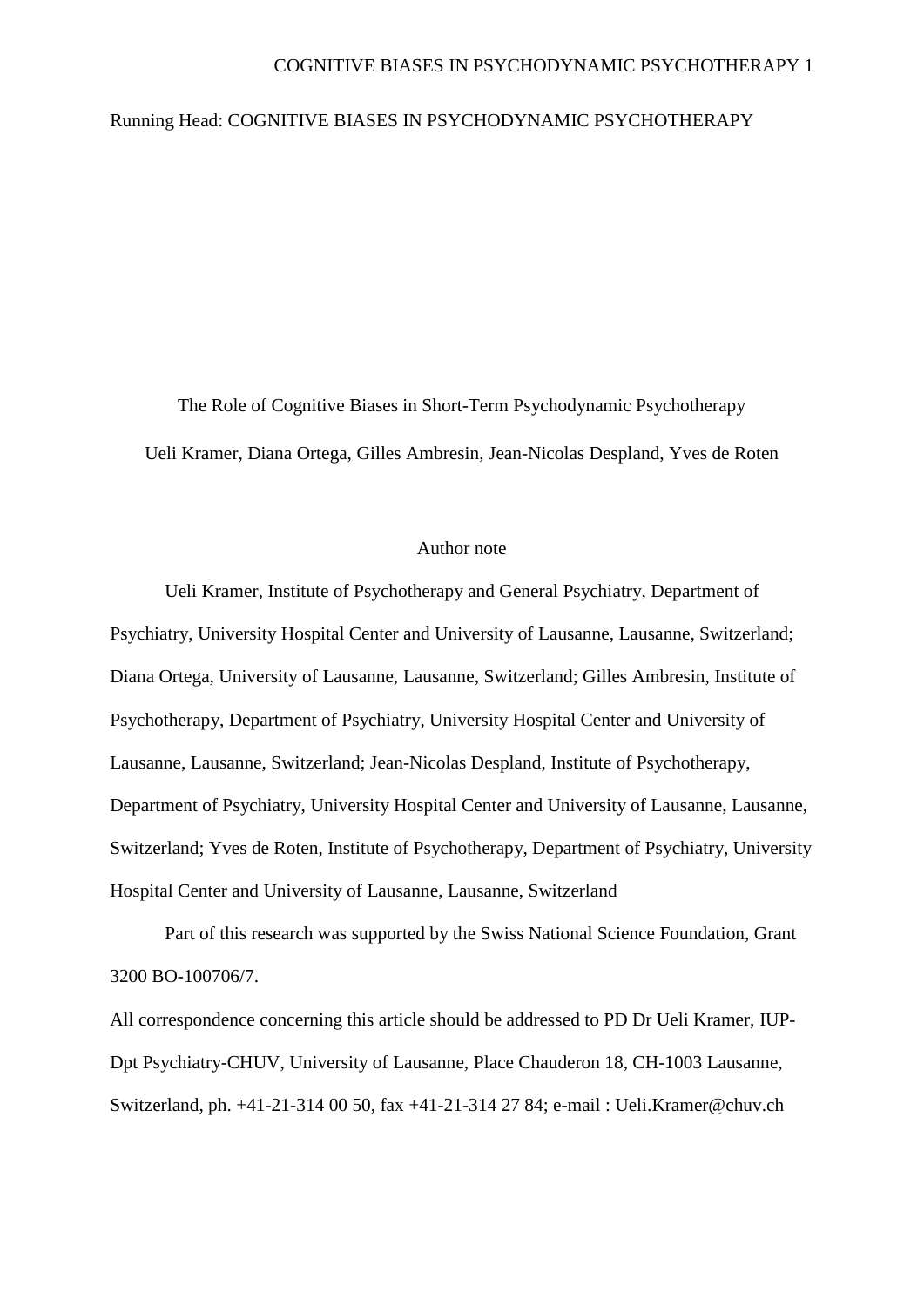# COGNITIVE BIASES IN PSYCHODYNAMIC PSYCHOTHERAPY 2

The Role of Cognitive Biases in Short-Term Psychodynamic Psychotherapy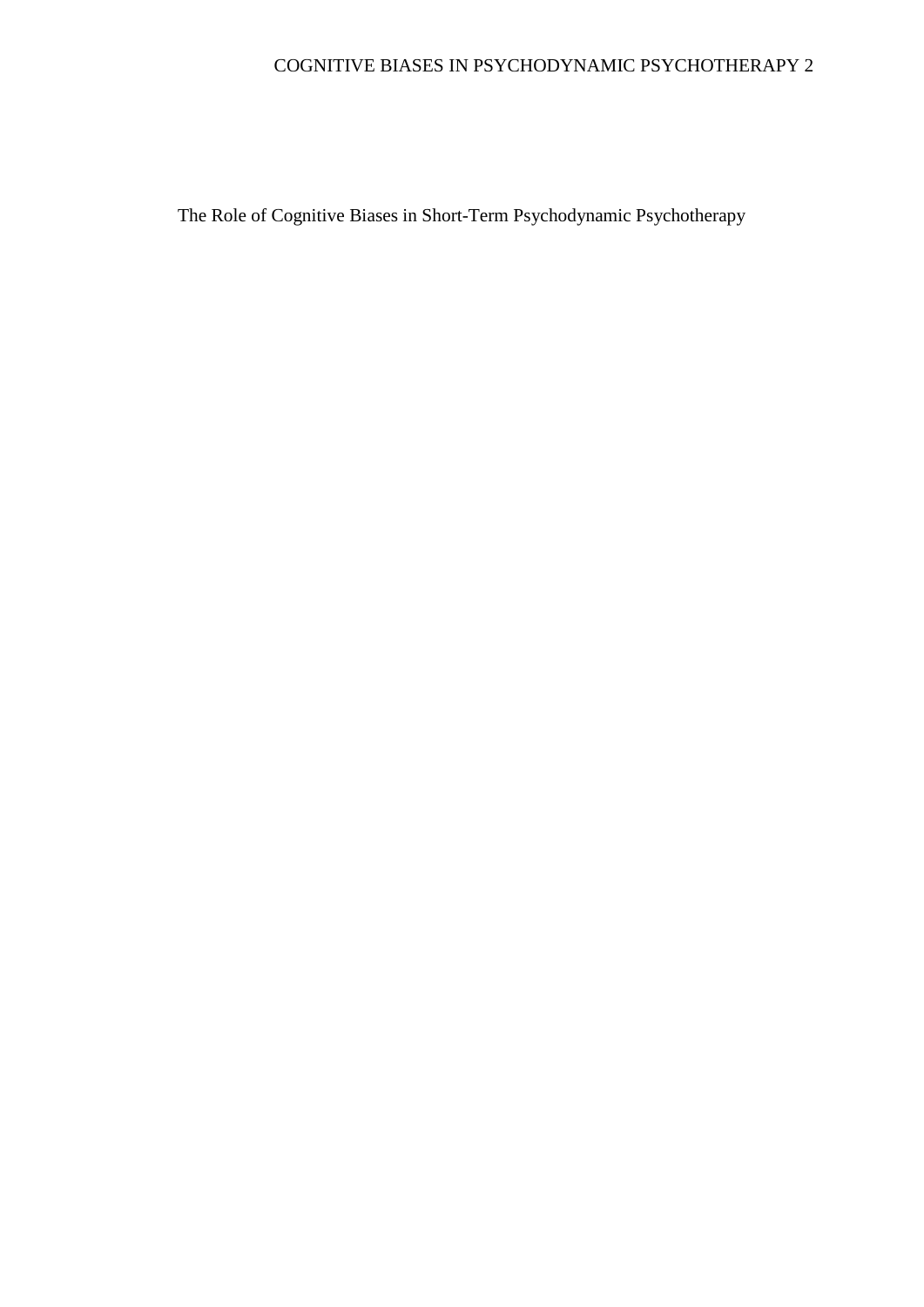#### **Abstract**

The concept of biased thinking – or cognitive biases - is relevant to psychotherapy research and clinical conceptualization, beyond cognitive theories. The present naturalistic study aims to examine the changes in biased thinking over the course of a Short-Term Dynamic Psychotherapy (STDP) and to discover potential links between these changes and symptomatic improvement. This study focuses on 32 self-referred patients consulting for Adjustment Disorder according to DSM-IV-TR. The therapists were experienced psychodynamically oriented psychiatrists and psychotherapists. Coding of cognitive biases (using the Cognitive Errors Rating Scale; CERS) was made by external raters based on transcripts of interviews of psychotherapy; the reliability of these ratings on a randomly chosen 24% of all sessions was established. Based on the Symptom Check List SCL-90-R given pre and post, the Reliable Change Index (RCI) was used. The assessment of cognitive errors was done at three time points: early (session 4 to 7), mid-treatment (session 12 to 17) and close to the end (after session 20) of the treatment. The results showed that the total frequency of cognitive biases was stable over time  $(p = .20)$ , which was true both for positive and negative cognitive biases. In exploring the three main sub-scales of the CERS, we found a decrease in selective abstraction,  $(p = .02)$  and an increase in personalization  $(p = .05)$ . A significant link between RCI scores (outcome) and frequency of positive cognitive biases was found, suggesting that biases towards the positive might have a protective function in psychotherapy.

Key-Words: Cognitive Biases; Short-Term Dynamic Psychotherapy; Process; Process-Outcome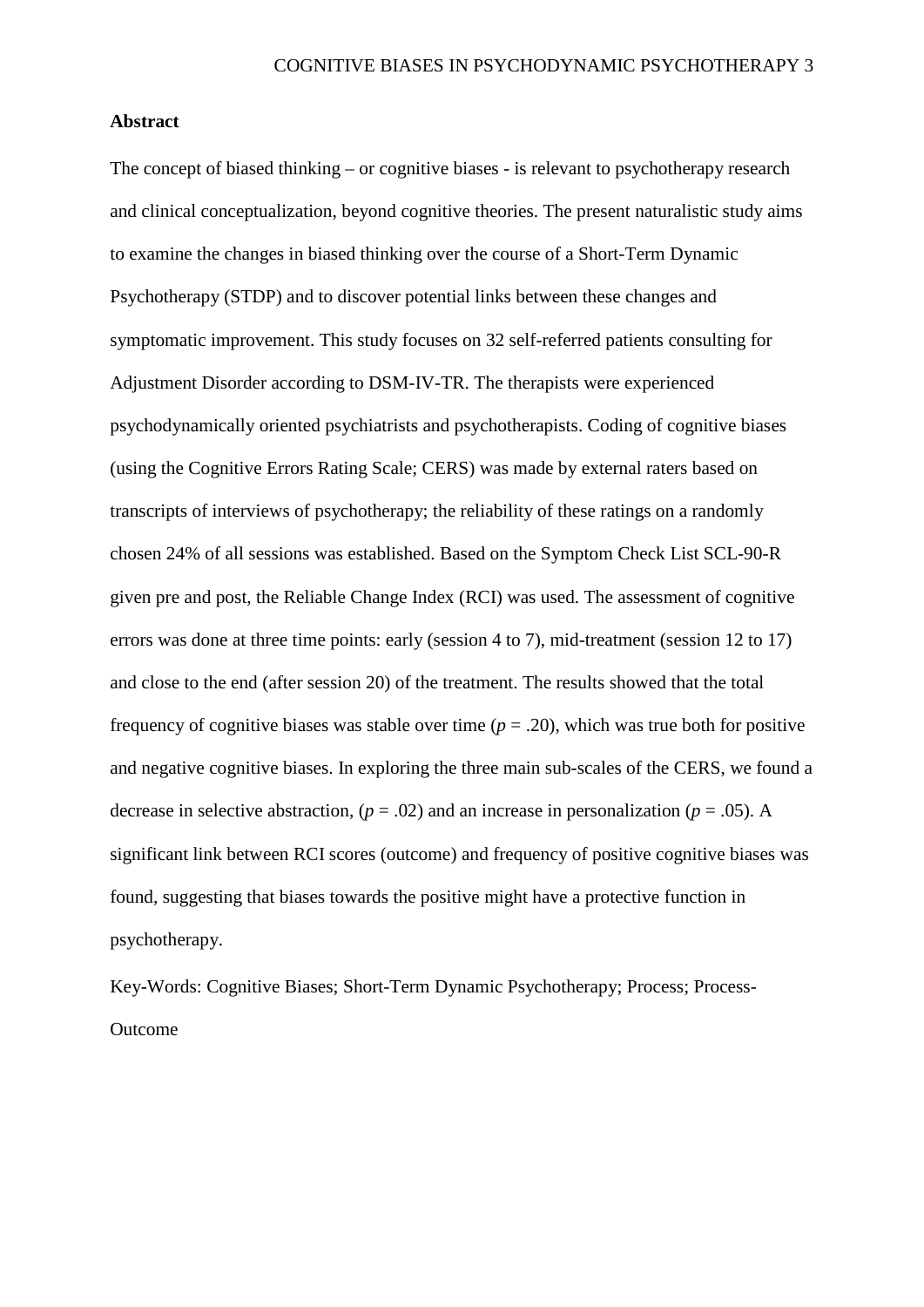### Practitioner Points:

- 1. Therapists may be attentive to changes in biased thinking across short-term dynamic psychotherapy for adjustment disorder.
- 2. Therapists may foster the emergence of positive cognitive biases at mid-treatment for adjustment disorder.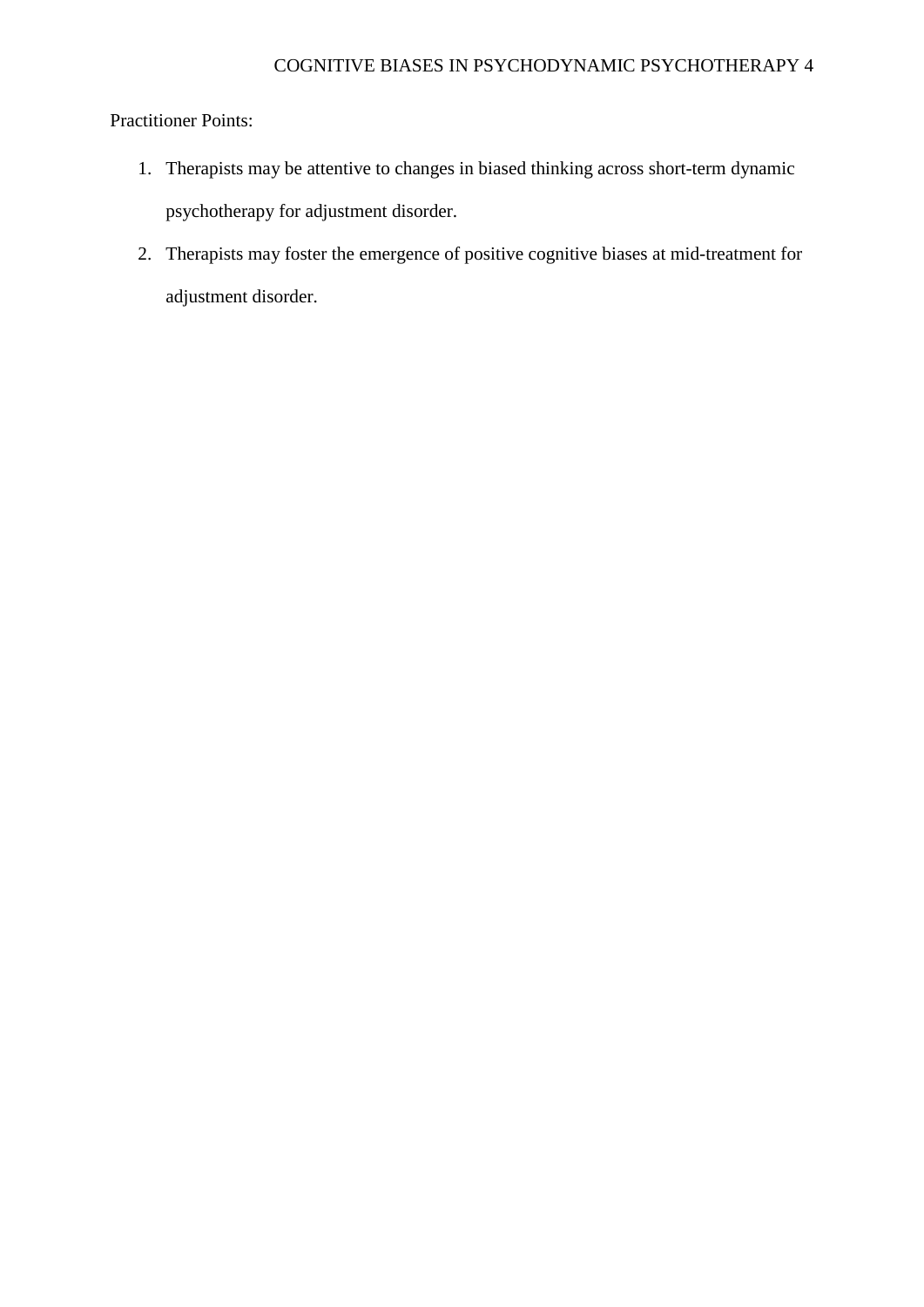#### **Introduction**

Cognitive biases are central constructs to cognitive models of depression and anxiety disorders. Theoretically, it was assumed that the individual's subjective assessment of his/her experience and relationships is at the core of developing specific mental disorders and of building up resources to overcome them (Beck, 1991; Clark, Beck, & Alford, 1999). A depressive patient who believes, in a non-agentic way, that the surrounding world may not be within his possible influence, may change at the very moment he experiences himself as in control and realizing that he has a positive impact on other's lives. Similarly, an inhibited anxious patient who believes that the worst anticipations will come true may change when she understands that her negative fearful thinking with regard to the future is not supported by facts. While central to cognitive treatments, the role of cognitive biases are less well understood as ingredients of change in patients undergoing psychodynamic psychotherapy. This will be the focus of the present study.

Cognitive biases – or also referred to as biased thinking or cognitive errors – are central to cognitive psychotherapy. They were defined (as cognitive distortions) by Beck (1963, p. 324) as "the idiosyncratic thought content indicative of distorted or unrealistic conceptualizations". The latter conceptualization refers to a transformed or changed perception and evaluation of the reality and does not correspond to an objective assessment of the outer world (Beck, Rush, Shaw, & Emery, 1979). As such, cognitive biases not only include errors in logic, but more often biases in interpretation of the reality. As such potentially dysfunctional appraisal processes, cognitive biases affect emotion regulation, cognitive processing, coping and tend to maintain the prevalence and pervasiveness of core cognitive and interpersonal schemas (Gross, 2001; Beck et al., 1979; White, 1974). Empirical evidence support the conception of biased cognitive appraisal contributing to unfavorable outcome, including onset et maintenance of psychological problems, such as depression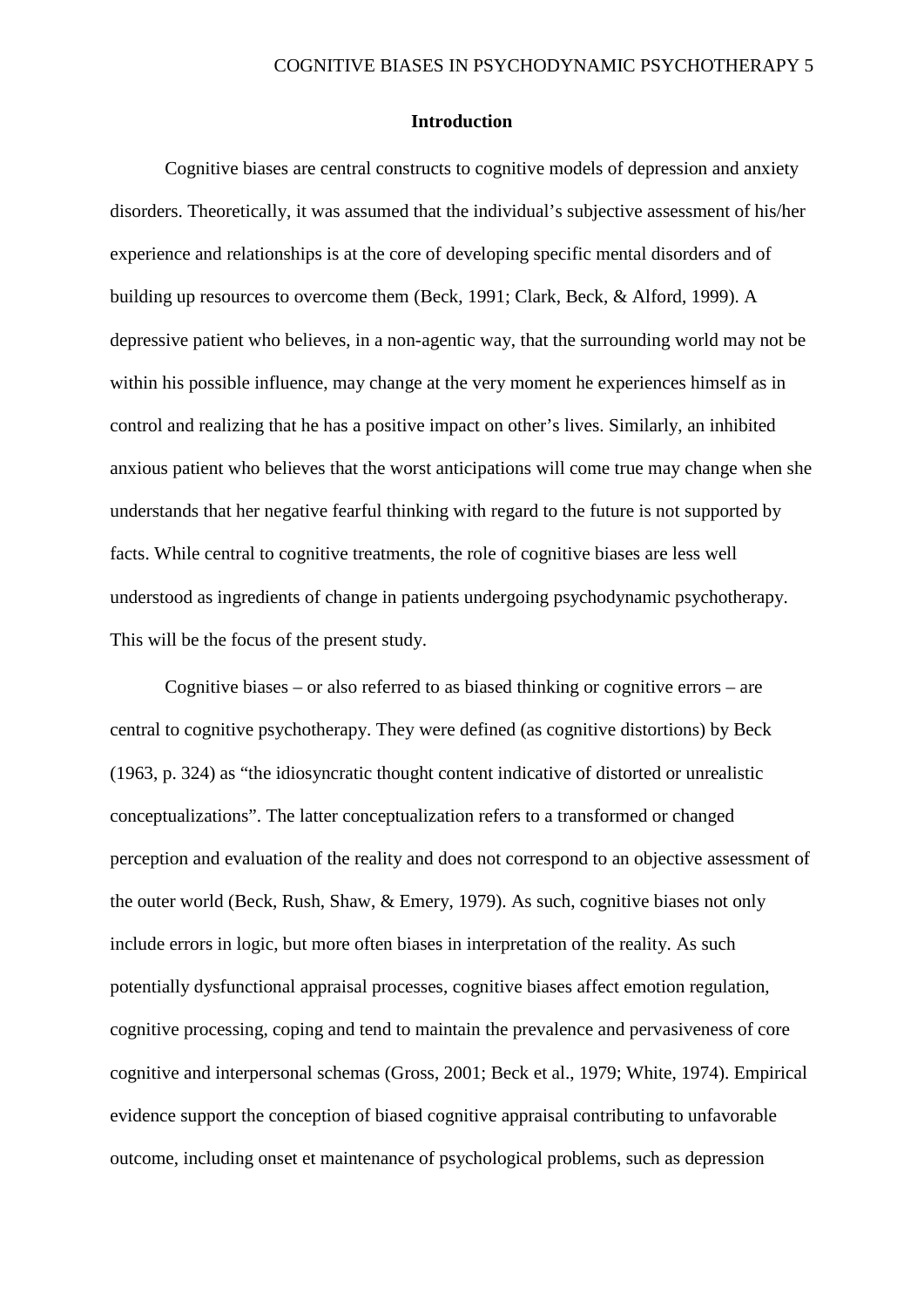#### COGNITIVE BIASES IN PSYCHODYNAMIC PSYCHOTHERAPY 6

(Blake, Dobson, Sheptycki, & Drapeau, 2016; Kwon, & Oei, 1992; Tang, DeRubeis, Beberman, & Pham, 2005), anxiety disorders (Butler, & Mathews, 1983; Lucock & Salkovskis, 1988; Weems, Berman, Silverman, Saavedra, 2001), borderline personality disorder (Arntz & Veen, 2001; Baer, Peter, Eisenlohr-Moul, Geiger, & Sauer, 2012; Kramer, Vaudroz, Ruggeri, & Drapeau, 2013; Layden, Newman, Freeman, & Morse, 1993; Napolitano & McKay, 2007), eating disorders (Shafran, Teachman, Kerry, & Rachman, 1999) and gambling addictions (Delfabbro & Winefeld, 2000).

So far, it is unclear, whether cognitive biases only contribute to the maladaptation and disadvantageous strategies of adaptation or whether they may also have an adaptive value. Gigerenzer and Brighton (2011) and Tversky and Kahnemann (1974) have repeatedly argued that certain combinations of cognitive biases might actually be helpful for the individual's adaptation. "Depressive realism" (Ingram, Miranda & Segal, 1998), for example, was discussed as a state which increased the accuracy of the judgment of certain stimuli in depressed patients, when compared with non-depressed. Certain positive (and biased) interpretations of the self might contribute to increased self-esteem which in turn might support adaptation and efficacy in certain tasks and might lead to a generally optimistic view of the future (Dimaggio, Semerari, Carcione, Procacci, & Nicolo, 2006; Taylor, 1983). Such a complex conceptualization of cognitive biases – being part of human heuristics of problem solving – might fall short in research, in particular psychotherapy studies which include treatment-seeking individuals. This might be for several reasons. Firstly, assessment of cognitive biases as part of problem solving strategies is a complex task; secondly, assessment of cognitive biases using self-report questionnaires might measure the representation an individual has of his/her own cognitive functioning, but not the cognitive functioning itself and, relatedly and thirdly, self-report questionnaires of such complex construct might be confounded with concept-unrelated aspects (Glass & Arnkoff, 1997), such as motivation,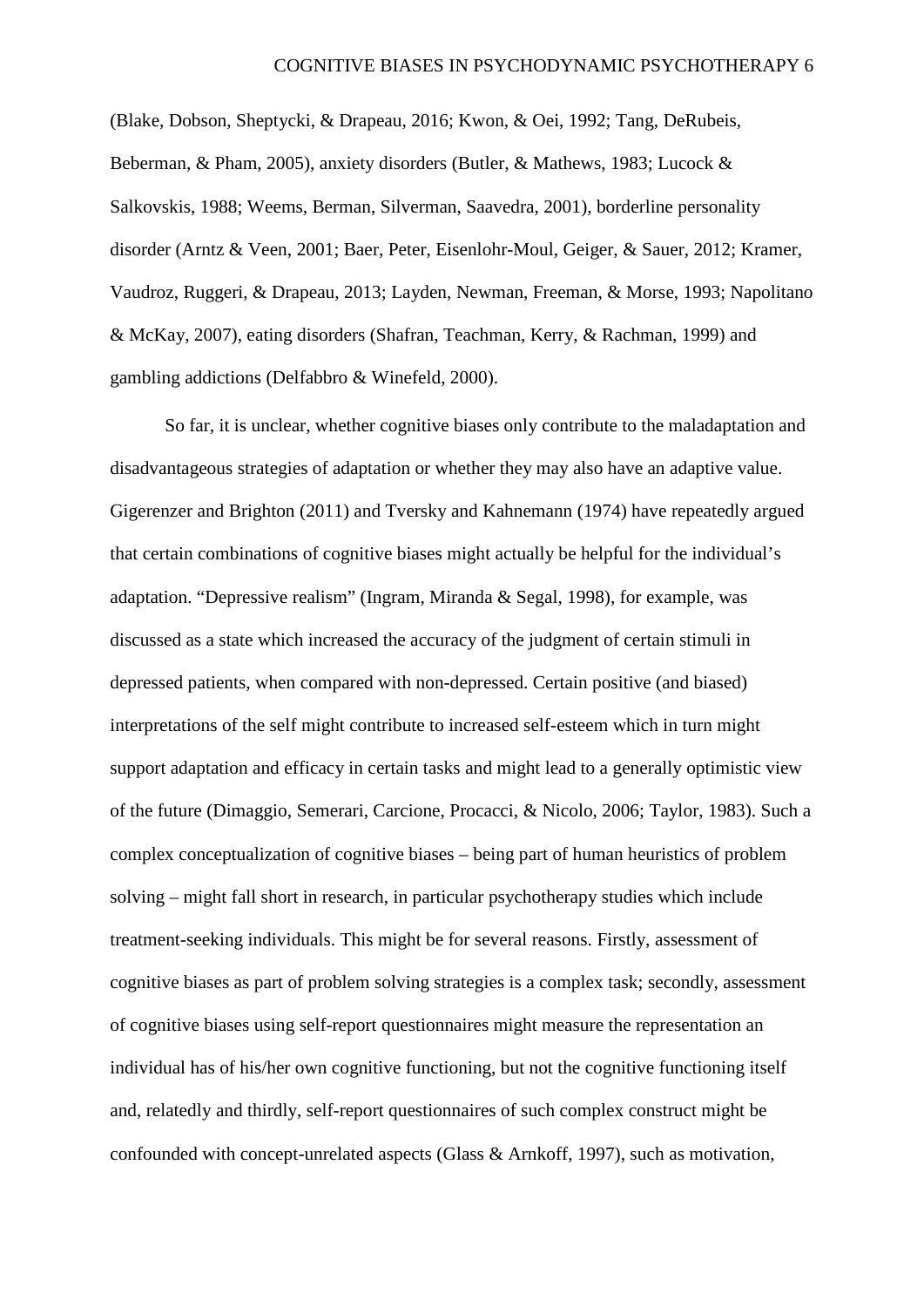interpersonal stakes, insight and quality of the patient-therapist collaboration in the context of psychotherapy.

In order to address these problems and at the same time to remain conceptually rooted within the cognitive tradition initiated by Beck, an observer-rated system was devised for the assessment of cognitive biases in the spontaneous speech as found in psychotherapy sessions (Drapeau, Perry & Dunkley, 2008; Drapeau, 2013; Kramer, de Roten, Drapeau, & Despland, 2013). This measure will be described in the Method section.

#### **Understanding cognitive change in psychodynamic psychotherapy**

Cognitive features change in patients undergoing psychodynamic psychotherapy. Messer and McWilliams (2007) review the notion of insight as a core mechanism of change – or "defining feature" – in psychodynamic psychotherapy (Freud, 1953; see also Connolly Gibbons, Crits-Christoph, Barber, & Schamberger, 2006; Holland, Roberts, & Messer, 1998; Hoglend et al., 2008). Insight has several components and routes, including cognitive, affective, motivational related to the Self and the Other. The patient's capacity of recognize patterns or connections between experiences, the self-observation and –reflective stances and the ability to revise maladaptive beliefs all play a crucial role when fostering insight in psychodynamic psychotherapy. Such cognitive and affective capacities build on and connect to what Badgio, Halperin and Barber (1999) have conceptualized as "adaptive skills" as core feature of change in psychodynamic psychotherapy.

From an empirical perspective, Connolly Gibbons, Crits-Christoph, Barber, Stirman, Gallop, Goldstein, Temes and Ring-Kurtz (2009) have demonstrated in a sample of 411 patients with a variety of disorders that changes in emotion regulation strategies ("coping") predicted symptom decrease in cognitive and psychodynamic psychotherapy. For 32 patients with adjustment disorder undergoing psychodynamic psychotherapy, Kramer, de Roten, Michel and Despland (2009; see also Kramer, Despland, Michel, Drapeau, & de Roten, 2010)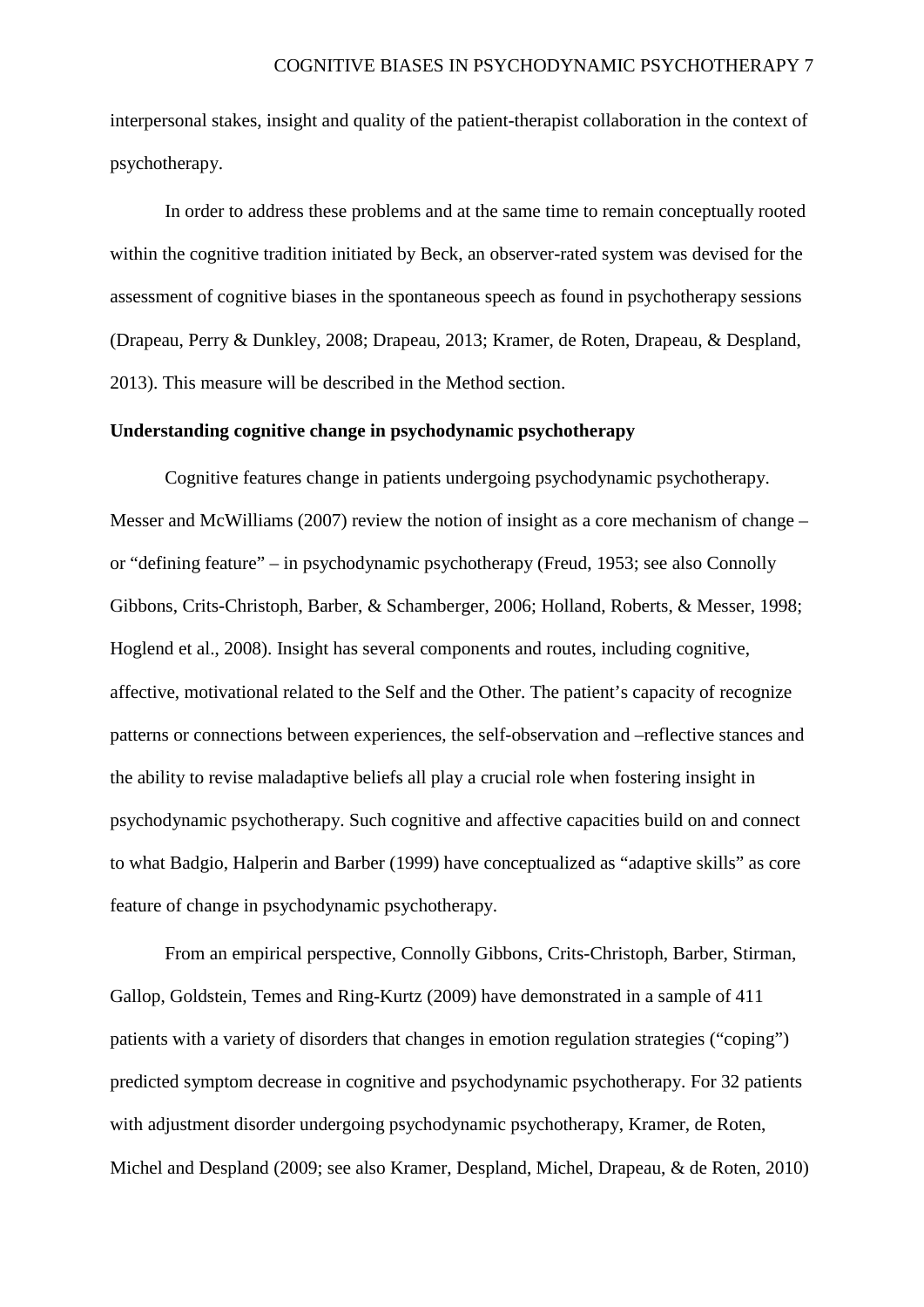did not find a main effect for coping change, however they found an interaction between coping change and the therapeutic alliance; for stronger alliances, greater coping change was found in psychodynamic psychotherapy. In a case study, Perry, Beck, Constantinides and Foley (2008) found a clinically significant change in cognitive variables over the course of psychodynamic psychotherapy. For a short-term psychiatric-psychodynamic treatment for patients with borderline personality disorder, specific decrease in biased thinking was described in a pilot study by Kramer, Caspar and Drapeau (2013). These authors found that the decrease in negative over-generalizing biased thinking was related with the specific borderline symptomatology. In conclusion, more research looking at the actual session-bysession changes in cognitive biases is needed. In order to draw clearer conclusions with regard to the relevance of cognitive change in psychodynamic psychotherapy, it is important to also study the link with therapeutic outcome. This might inform the possible adaptiveness of cognitive biases, or a subset of heuristics, in the process of human problem solving.

Therefore, the present study has two main objectives: Firstly, we studied the evolution of cognitive biases in a sample undergoing short-term dynamic psychotherapy (STDP) and we hypothesized that the frequency of cognitive biases, more specifically the frequency of negative biases, should decrease during therapy. Secondly, we assumed links between the insession frequency of cognitive biases and outcome, in particular, we hypothesized that low levels of negative biases at mid-treatment, as well as high levels of positive biases, related to good therapeutic outcome at the end of the treatment.

#### **Method**

#### **Participants**

*Patients.* This study included  $N = 32$  self-referred patients at a University Consultation Center, consulting for mostly Adjustment Disorder according to DSM-IV. The present study is a secondary analysis of a previously published dataset on emotion regulation strategies in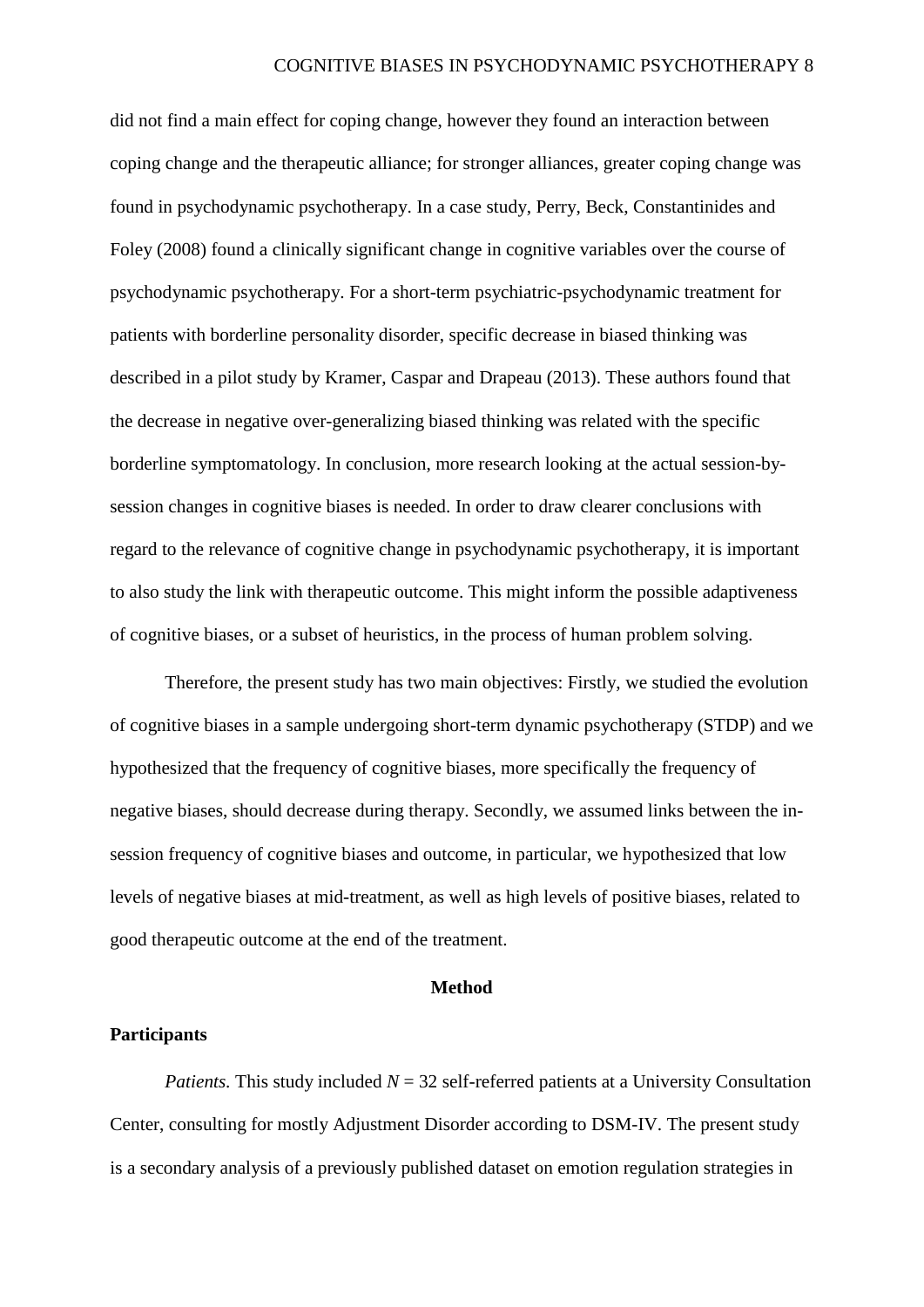short-term dynamic psychotherapy (Kramer et al., 2010). The individuals had an average of 24 years (SD = 3.86; range = 20-39) and 26 (82 %) were female. Patients who met diagnostic criteria for Psychosis, Addictions and Bipolar Disorder were excluded. A total of 7 (22%) presented co-morbid Personality Disorders (cluster B). A researcher clinician used the Structured Clinical Interview for DSM-IV (Axis I and II ; First, Spitzer, Williams, & Gibbons, 2004) to establish DSM-IV diagnoses (American Psychiatric Association, 2000). Research staff proposed the study to patients after their intake session. Patients were referred to one of the therapists after approving, by a written informed consent, that their data could be used for research. The study obtained ethical clearance by the expert commission of the Department of Psychiatry.

*Therapists.* The therapists ( $N = 12$ ), who were experienced psychiatrists and psychotherapists with over 10 years of clinical experience in the field of Psychodynamic Psychotherapy, were blind to research data until the whole set was completed.

*Raters.* Evaluations were done by four Master's-level psychology students, trained during four months. The training involved the guided coding of 10 transcribed psychotherapy sessions prior to the start of the coding related with the present study. Inter-rater reliability was monitored during training and reached sufficient levels by the session number 7 into the training. For the coding of the study material, the raters were blind to the session number, to one another's scores, to treatment outcome, as well as the research hypotheses.

#### **Treatment**

Short-term psychodynamic psychotherapy (STDP) is a manual-based form of therapy (Gilliéron, 1997) based on psychoanalytic theory. This time-limited setting was developed in order to respond to the increasing demand for short-term efficient psychotherapeutic treatments (Malan, 1976; Gilliéron, 1997). The study includes psychotherapeutic treatments lasting up to one year, with a mean of 34 sessions  $(SD = 7.67$ ; range 24–48). The termination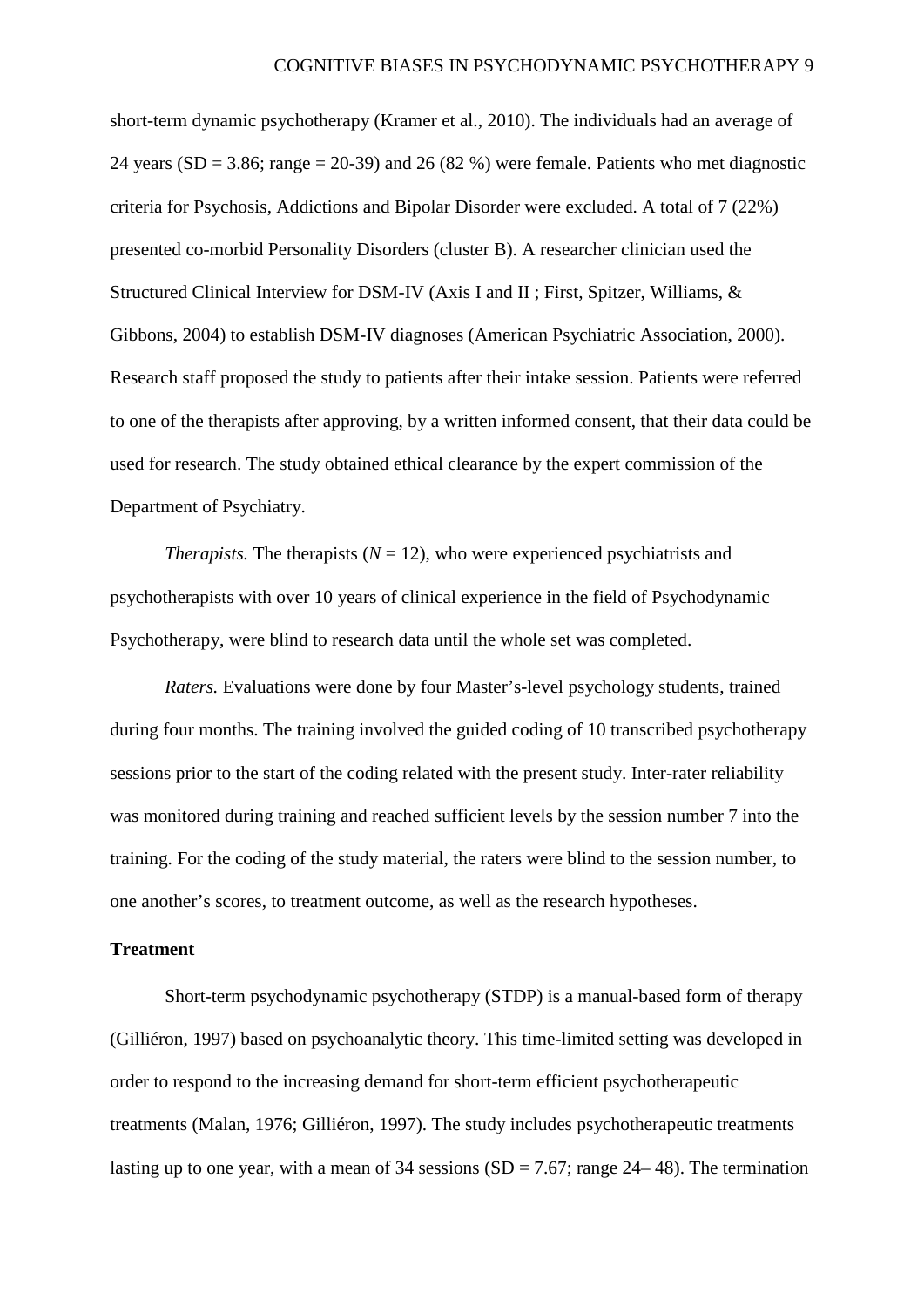of the treatment was negotiated between the patient and the therapist based on clinical criteria. However, the treatment had to be completed by session 40 the latest. STDP was shown to be efficient in mood, anxiety and personality disorders (Crits-Christoph, 1992; Leichsenring & Leibing, 2003).

#### **Instruments**

The *Cognitive Errors Rating Scale* (CERS; Drapeau , Perry & Dunkley, 2008), was used to identify and assess cognitive biases (or cognitive errors, CEs). Empirical validation have been presented by D'Iuso, Blake, Fitzpatrick, and Drapeau (2009) and Lewandowski, D'Iuso, Blake, and Drapeau (2011; Drapeau, 2013) for the original English version. For this study, the French translation, validated by Kramer and Drapeau (2011) was applied by the raters to the verbatim transcript of interviews. This instrument is based on the categories of cognitive errors described by J. Beck (1995) and A. Beck (1976). According to Lefebvre (1981), CEs can be classified into four sub-categories: fortune-telling, overgeneralizing, selective abstraction and personalization. These categories include 14 CEs in total. Given the sample size, only the sub-categories were used in the present study and not the individual CEs. We included the global score (number of cognitive errors observed per session) and the total of negative and positive cognitive errors as main scales. For exploratory purposes only and not hypothesis-driven (in order to understand each sub-category's potential contributions to the variance of the results), we analyzed the three major subscales overgeneralizing, selective abstraction and personalization (the cluster fortune-telling has not been analyzed, because of its very low base rate). Coding definitions and examples of verbatims are provided in Table 1. To control for participant verbal productivity, relative frequencies were calculated for all computations, by dividing the raw count of each CE cluster by the number of patient spoken words per session. This ratio of CEs per 1000 words was used in all analyses.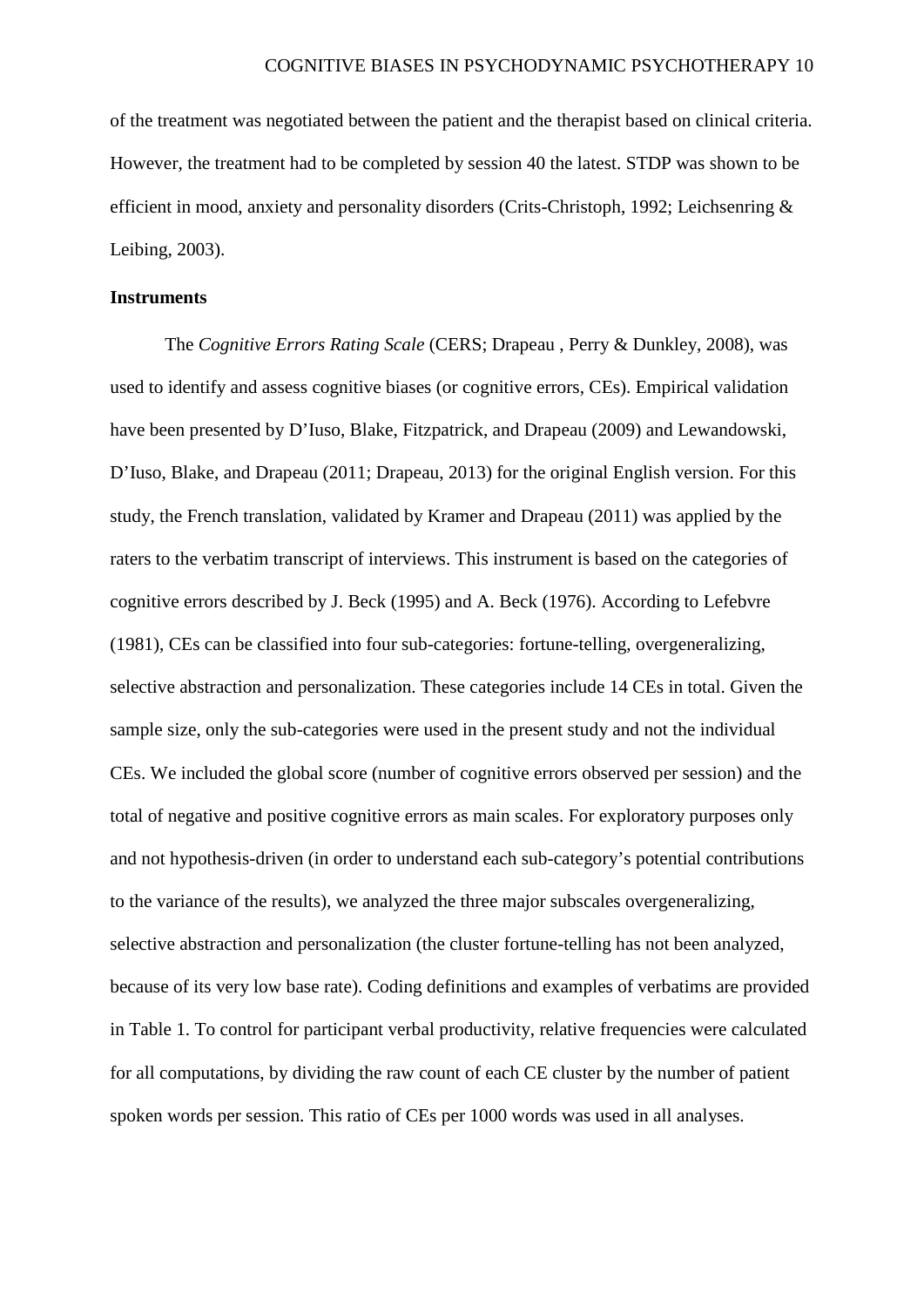The *SCL-90* is a self-report questionnaire measuring symptomatic behavior of psychiatric outpatients (Derogatis, 1994). It has since been applied as a psychiatric casefinding instrument, as a measure of symptom severity, and as a descriptive measure of psychopathology in different patient populations (Derogatis, 1994). The SCL-90 is intended to measure symptom intensity on nine different subscales. The 90 items of the questionnaire are scored on a five-point Likert scale, indicating the rate of occurrence of the symptom during the time reference. The instrument's global index of distress is the Global Severity Index (GSI), which is the mean value of all the items.

#### **Procedure**

Word-by-word transcripts of three psychotherapy sessions for each case were produced according to the Mergenthaler and Stigler (1997) method. The assessment of CEs was conducted at three consecutive time points across each treatment: early (session 4 to 7), at mid-treatment (session 12 to 17) and close to the end (after the 20th session). A total of  $N =$ 96 sessions were analyzed in the present study. The reliability of the ratings on a randomly chosen 24% of all sessions was established.

Based on the Symptom Check List SCL-90-R (Derogatis, 1994), the Reliable Change Index (RCI) of Jacobson and Truax (1991) provides a statistical index measuring the significance of individual clinical change. Mean RCI for this sample was  $-6.14$  (SD = 3.12); negative RCIs denote symptom decrease between intake and discharge from treatment. In this sample when using the Reliable Change Index, 90% had significantly clinical change and 10% remained unchanged.

#### **Data Analyses**

Hierarchical Linear Modeling (HLM; Bryk, & Raudenbush, 1987; program HLM6) was applied to the scores of CERS, in order to examine the change of CEs over the course of therapy and test the first hypothesis. This conservative method was selected, in order to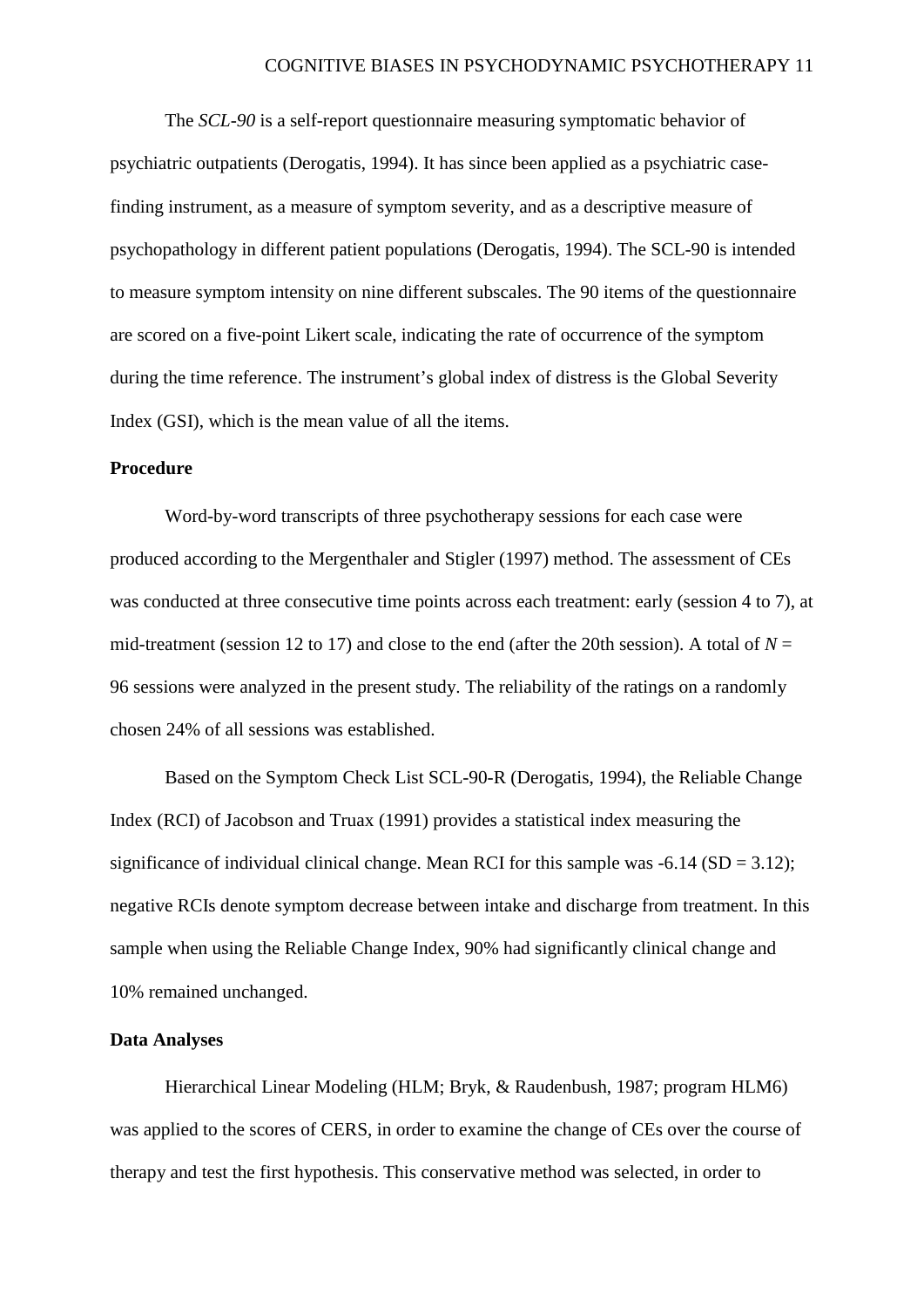optimally take into account the within-subject inter-dependency of the data. Thus, sessions (level 1) are nested within patients (level 2); no nesting within therapist was conducted. In assessing change, HLM avoids some limiting assumptions of repeated measures ANOVAs and paired *t*-tests. An a priori power analysis yielded a minimum *N* of 30 (power: .84; Cohen's  $d = .40$ ;  $\alpha = .05$ ). In order to verify the second hypothesis, we performed a Pearson correlation between Reliable Change Index (RCI) and CEs relative frequency scores at midtreatment. This time-point was chosen in order to inform about the mid-treatment level of CEs, thus avoiding the early features (likely to be less affected by the treatment) and late features (likely to be confounded with outcome measured at the end of treatment). Data were analyzed using SPSS.

#### **Results**

As preliminary analyses, we established inter-rater reliability for 24% of the ratings (23 randomly chosen sessions). The Intra-Class Correlation Coefficients (ICCs; Shrout  $\&$ Fleiss, 1979) ranged for the entire CERS between ICC  $(1, 2) = .68$  and 0.95 (on average 0.84,  $SD = .09$ ). Positive cognitive errors ranged between .69 and .92 (on average .82,  $SD = .07$ ) and negative cognitive errors ranged between .70 and .96 (on average .85,  $SD = .08$ ). These coefficients were described as acceptable to excellent.

The number of words counted per session (after taking out therapist interventions and patient repetitions) varies between 1443 and 9216 words per session (on average between 4698 and 5202 per session) which is not different across the three timepoints  $(t(1, 30) = 1.51$ ;  $p = .14$ ). Normality of the main variables (CE; CEN; CEP) was tested and was acceptable.

The relative frequencies of cognitive biases in the early sessions of psychodynamic psychotherapy were 10.41 (SD: 5.00) for the general score, 8.03 (SD: 4.14) for the negative cognitive errors, 2.38 (SD: 2.86) for the positive cognitive errors (Table 2). We provide means and SDs for each time point, as well as indicative early to late effect sizes for the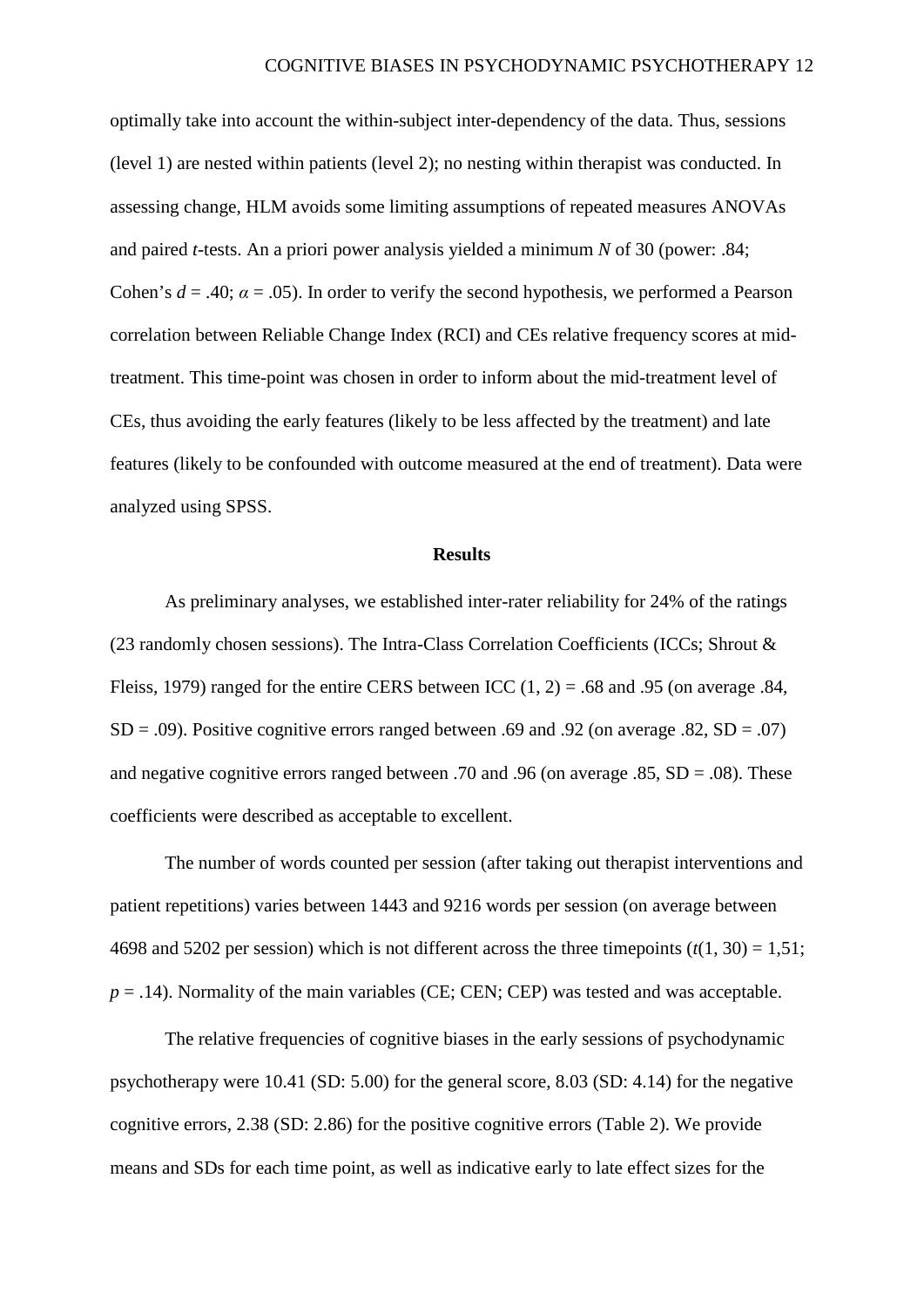change (Note that the change statistics reported in Table 3 was done using the more conservative HLM on three timepoints; as such the early-to-late *d* may not represent the actual rate of the individual change).

The results from the HLM model show (see Table 3) that the total frequency of cognitive biases did not change over the course of STDP  $(p = .19)$ . Also, the relative frequency of positive errors remained unchanged  $(p = .27)$ . In line with our first hypothesis, a trend reduction of negative errors was observed over the course of the STDP, which was only marginally significant ( $p = .08$ ).

When exploring change in the three main sub-scales of the CERS, we found the following picture: A significant decrease in cognitive errors was observed in the sub-scale selective abstraction,  $(p = .02)$ , along with an increase in the frequency of errors for the subscales personalizing ( $p = .05$ ) and overgeneralization, ( $p = .02$ ).

In terms of symptom change between intake and discharge, we used Pearson's correlations between the in-session frequency of cognitive biases at mid-treatment and the RCI. Because of lack of observed change in the main variables, we opted for the use of the mean at mid-treatment (and did not correlate the rate of change with outcome). The results partially supported our second hypothesis overall, which stipulated a potential link among cognitive errors and outcome; however, they do not support the specific link assumed between the negative cognitive errors and positive outcome, but Pearson's correlation coefficients indicated a significant association between RCI scores and the total number of positive cognitive errors (see Table 4).

#### **Discussion**

The present study examined the in-session frequencies of cognitive biases across a short-term dynamic psychotherapy. It examined three sessions of each therapy process, early, mid and late, within a single multi-level model. The study revealed two main findings.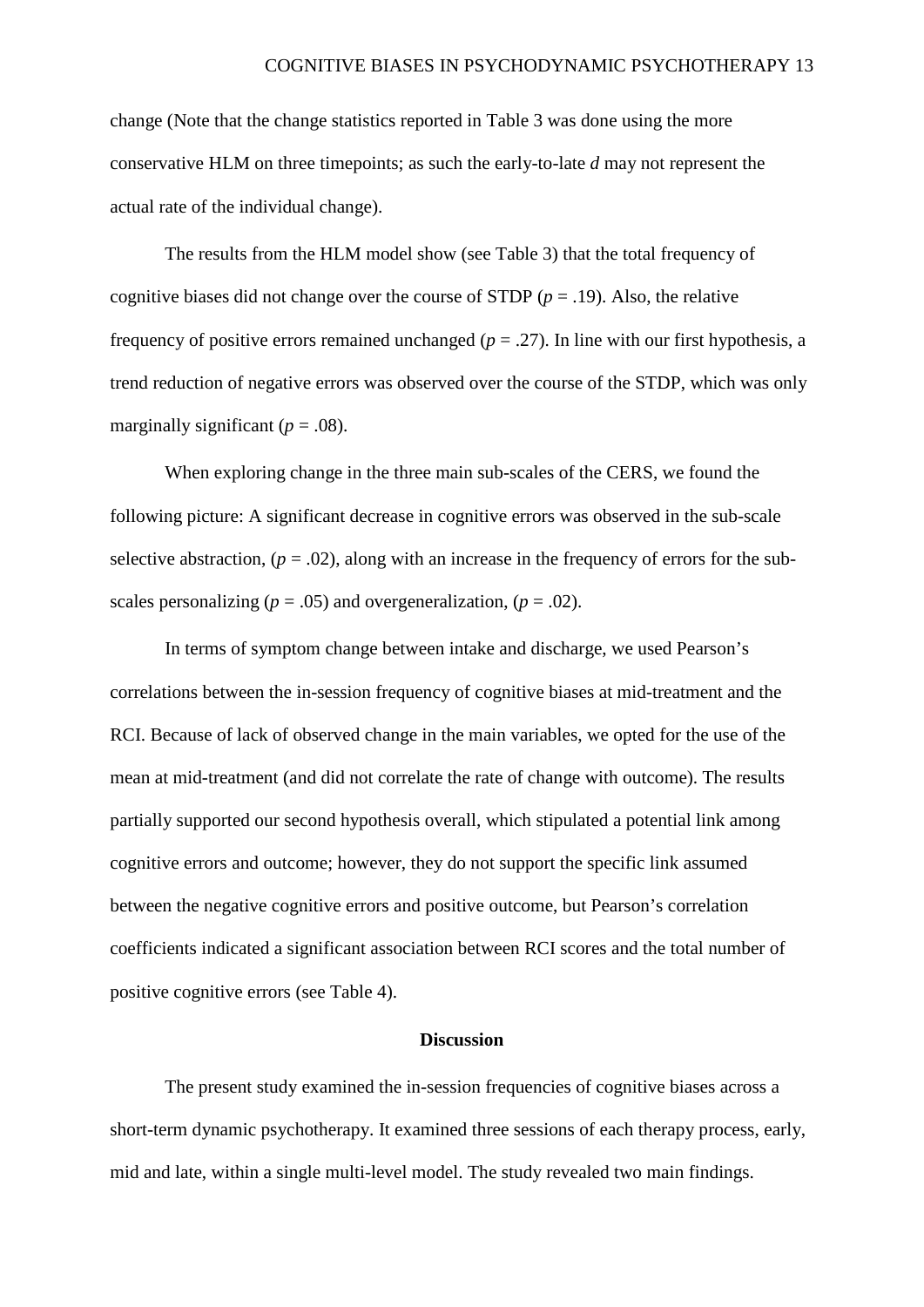Contrary to our first hypotheses, the total frequencies of biased thinking were relatively stable over the course of short-term psychodynamic psychotherapy. Contrary to expectations, overall, negatively and positively biased thinking did not decrease nor increase with (effective) treatment. When exploring the specific types of biased thinking, results revealed a differentiated pattern: The patients used fewer selective abstractions in the second part of the therapy, but they also attributed events more frequently to themselves and overgeneralized more with therapy. The latter results may be a surprise, given the results from earlier studies using the same process assessment (Kramer, Caspar, & Drapeau, 2013; Kramer, de Roten et al., 2013), where overgeneralizing and personalizing cognitive biases decreased over the course of treatment, yet, we observed an increase in these features. We may cautiously interpret that patients after short-term dynamic psychotherapy would learn to take responsibility of their own contribution to a specific event or interaction. While they discover this new stance of taking responsibility in the second part of their therapy, they use more personalizing in the narrative, which may be connected with a greater capacity to reflect on the self in interaction, to develop mentalizing resources or to gain insight into interactional patterns and dynamics.

We found that the increase in overgeneralizing was mostly observed in the positive overgeneralizing biased thinking (whereas the negative ones remained stable across treatment, from eyeball test). This might indicate that, again, as the patients gain new insight about themselves in psychodynamic psychotherapy, they may use more positive generalizations and report in a more optimistic manner, for example: "During this trip, everything was so welcoming and positive" (while we know from the context, that this person had also difficult experiences; thus rated as positive overgeneralizing). This global label, which is overly "positive" and inclusive, given the patient's experience, might serve the patient's broader goal of fighting depressive mood and demonstrating (to oneself) strength to face difficult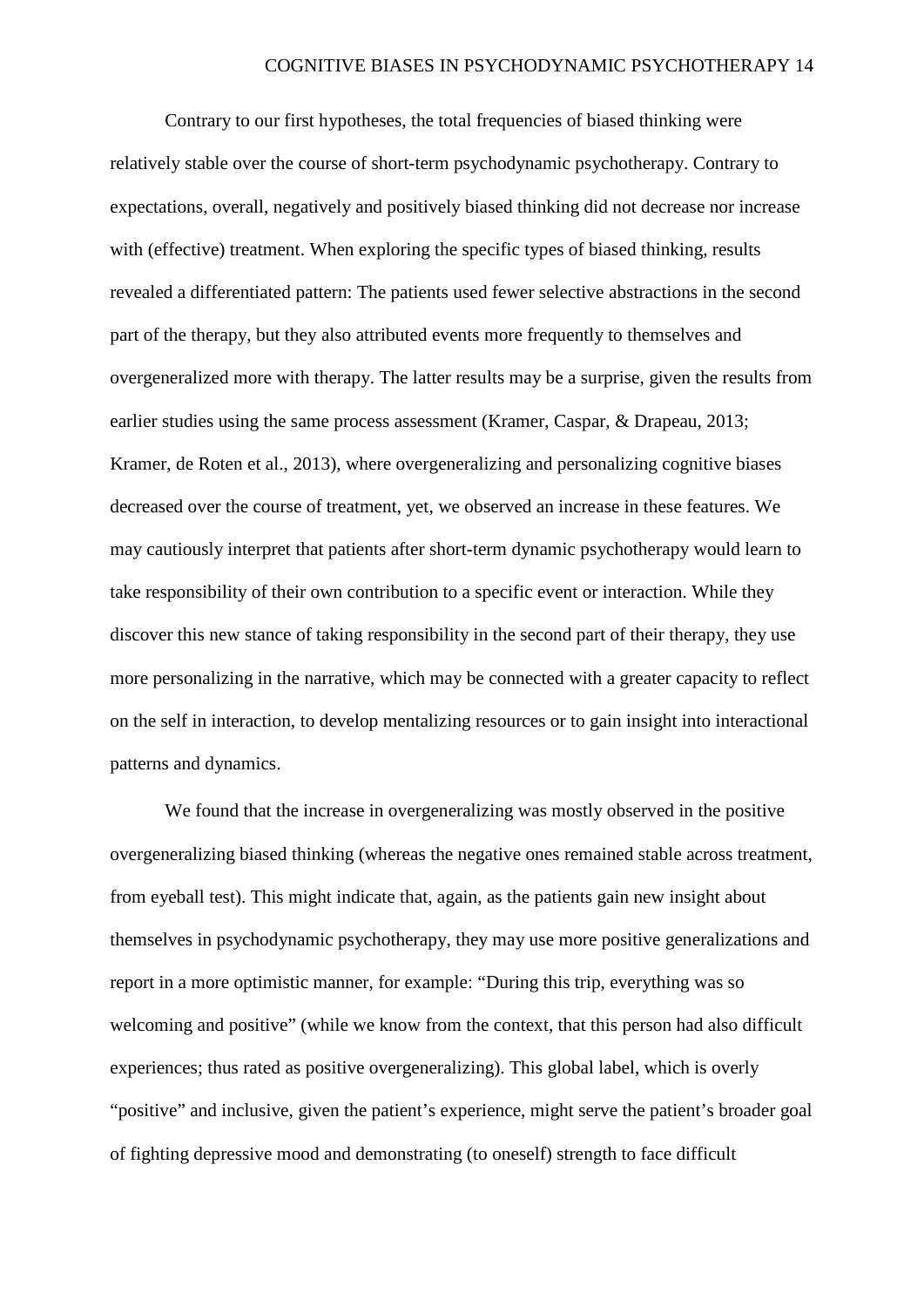situations. As such, these biases may contribute to undo depressive realism, or other problem solving strategies (Clark et al., 1999; Dimaggio et al., 2006; Gigerenzer & Brighton, 2011), while at the same time they may represent a route to self-acceptance and increased selfknowledge, as fostered in psychodynamic treatments (Messer & McWilliams, 2007). A different explanation may be a possible mediation of cognitive change by changes in underlying defense mechanisms (Perry et al., 2008). The overgeneralizing stance may be explained by the underlying self-observing or intellectualizing defenses which both tend to increase across dynamic therapies, in particularly when assessed using consistent in-session observational coding (Kramer, Despland, Michel, Drapeau, & de Roten, 2010; Perry et al., 2008). It would therefore be of highest interest to examine cognitive biases together with possible underlying defense changes across psychotherapy.

Biased thinking related with selective abstraction consists of a selected view of the self, the world and the future in which a part of the information of a situation (ideational, affective, meaning) is ignored, discarded or minimized. The decrease – over the course of STDP – of these biases speaks to the construction of a more differentiated and nuanced selfimage, as the patient describes his/her central interpersonal episodes.

The second finding from the present study involves specifically positive cognitive biases. When relating the frequency of mid-therapy positive cognitive biases with outcome, we found a positive effect. Again, positive biased thinking might help fighting depressive or anxious mood, as antidote to the negativity experienced in the context of adjustment disorder. According to Clark and colleagues (1999), so-called "normal" cognitive functioning does not mean complete accuracy to reality – the latter tending to be an individual's construction –, but an "adaptive" way of information processing. Yet, Beck (1967) has pointed out that normal cognitive functioning is characterized by a slight bias towards the positive. This might be a particularly relevant psychotherapy process in young adults (Bernier, Larose, & Whipple,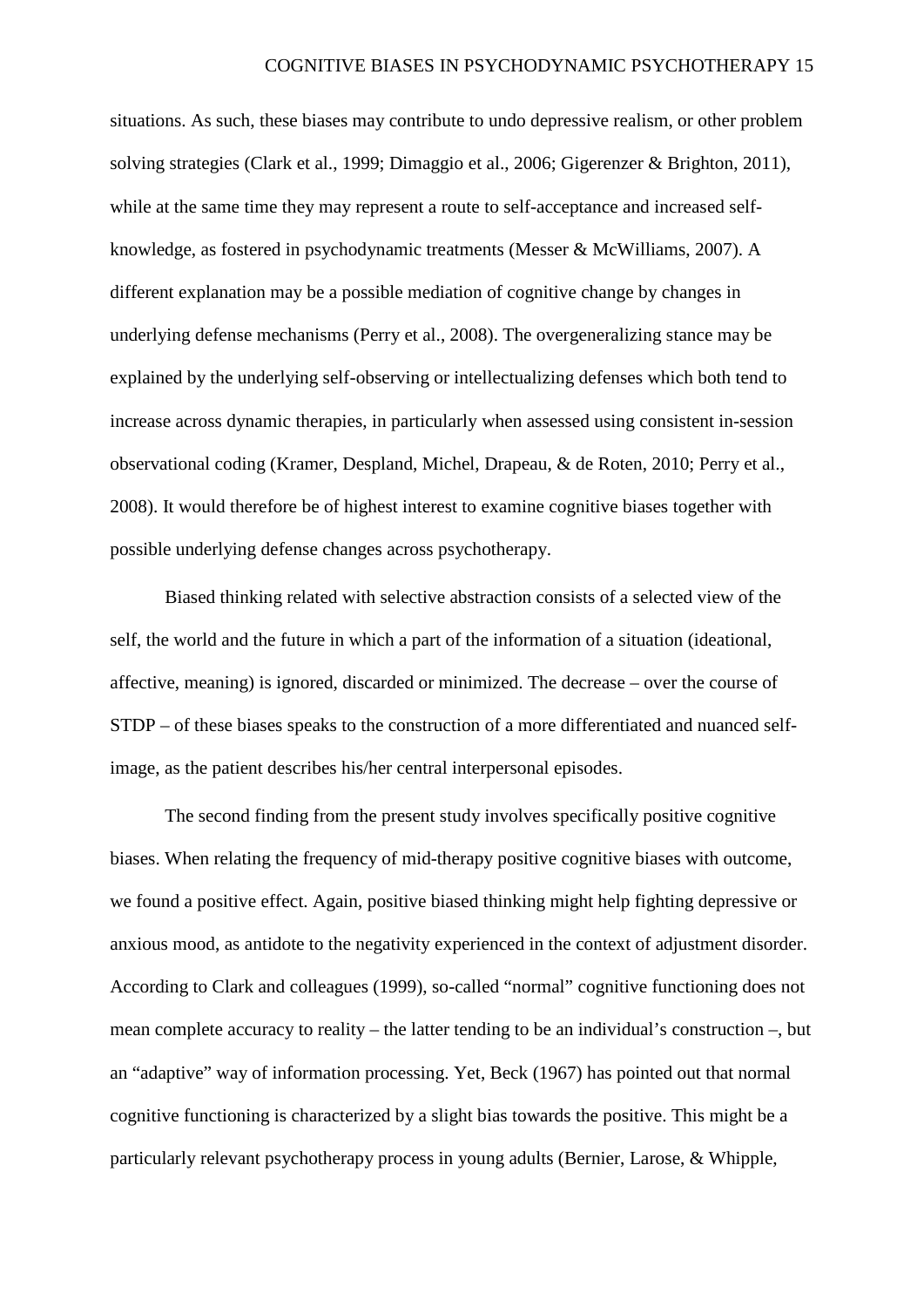2005), being university students for the most part, all suffering from adjustment disorder with depressive and anxious mood (Casey, Dowrick & Wilkinson, 2001; Despland, Monod & Ferrero, 1995; Katzman & Tomori, 2005), as in the present sample. It is surprising that the insession frequency of negative cognitive biases remained unrelated with psychotherapy outcome. It is particularly surprising because several theoretical accounts on the mechanisms underlying cognitive therapy refer to the lessening of negative cognitive biases (Clark et al., 1999; Gotlib & Joormann, 2010). Our result might indicate that whenever change in negative cognitive biases might take place, it might be an epiphenomenon, not a central mechanism, of the actual psychotherapeutic change.

Taken together, this study has indicated that certain types of cognitive biases – positive ones – may, under certain circumstances, serve good adaptation of the individual. A certain hopefulness, optimism, or an open-minded view of the Self, the surrounding world, the future and the relationships, even if still somewhat biased, may help the individual in the process of successful adaptation to reality (Gigerenzer & Brighton, 2011).

The present study bears several clinical implications. Clinicians from various orientations may pay attention to the patient's use of biased thinking in-session, as marker of central experience. They may closely monitor over their treatment the patient's use of positive cognitive biases, also in psychodynamic psychotherapy. We may suggest that clinicians may focus on such cognitive biases, as an initial step in a constructive process of overcoming depressive or anxious mood. Positive thoughts and emotions are generally overlooked by psychotherapists, including psychodynamic psychotherapists, but it might bear a potential in increasing the effectiveness of the treatment (de Roten, Drapeau & Michel, 2008). Such a result is consistent with the integration of resource-activation in psychotherapy, which has shown increases in the effectiveness of the treatment (Flückiger & grosse Holtforth, 2008).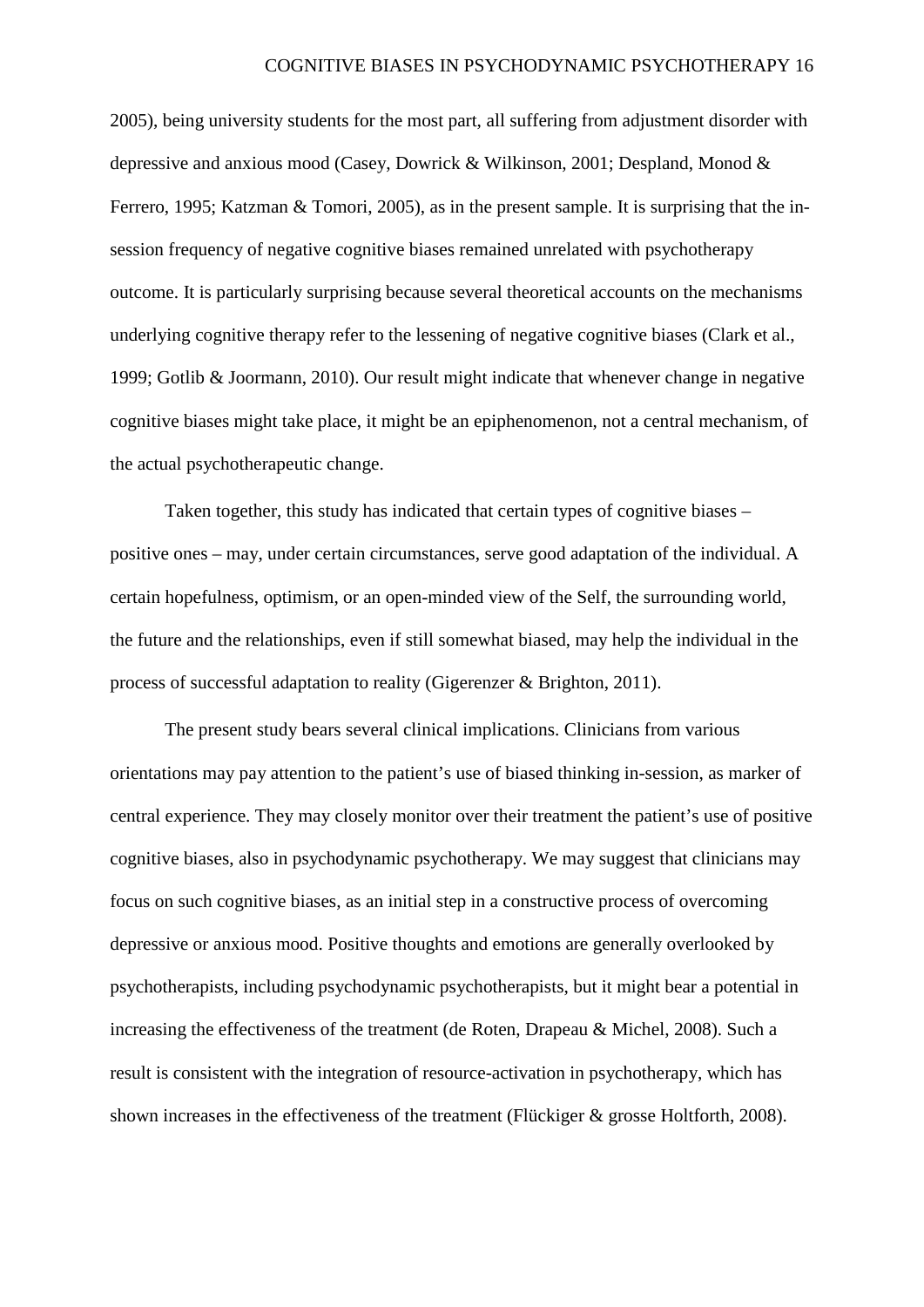Therapists may proactively look for positive cognitive biases, examine them and foster their adaptive value.

The present study has several limitations we need to acknowledge. Firstly, the sample size is relatively small, preventing further statistical models, including mediation, to be tested in the present case, and preventing the joint examination of theoretically linked concepts, such as defense mechanisms, mentalizing and interpersonal patterns. However, we adapted our data analytic strategy to the context, by using a multi-level model, taking into account the progression over three time points. Secondly, the patients had some co-morbidities and it is unclear how these may have affected the use of in-session cognitive processes. The small sample size prevented from performing sub-group analyses addressing this limitation. Thirdly, this is a naturalistic study observing occurrences of cognitive processes over therapy; we do not know if these processes are the result of therapy or of spontaneous remission or some other uncontrolled factor. It is important to replicate the present study on larger samples with greater symptom load, undergoing longer therapy processes.

The present study examined in-session change in cognitive biases over the course of short-term dynamic psychotherapy for adjustment disorder. No change in the overall, negative and positive cognitive errors were found, but we observed a decrease in selective abstraction and an increase in personalizing and overgeneralizing; biases towards the positive were linked with clinically significant change. The direction of the latter result (the more positive biases at mid-treatment, the better the therapeutic result) indicated that future research may focus on cognitive processes as resources. Gigerenzer and Brighton (2011) have argued that cognitive heuristics are problem solving strategies, composed by specific sets of biased thinking. Future studies should focus on such in-session heuristics and link them with the individual patient's set of adaptive skills (Badgio et al., 1999). It may be interesting to study such processes in long-term therapy (Perry et al., 2008), in which it may be possible to observe more complex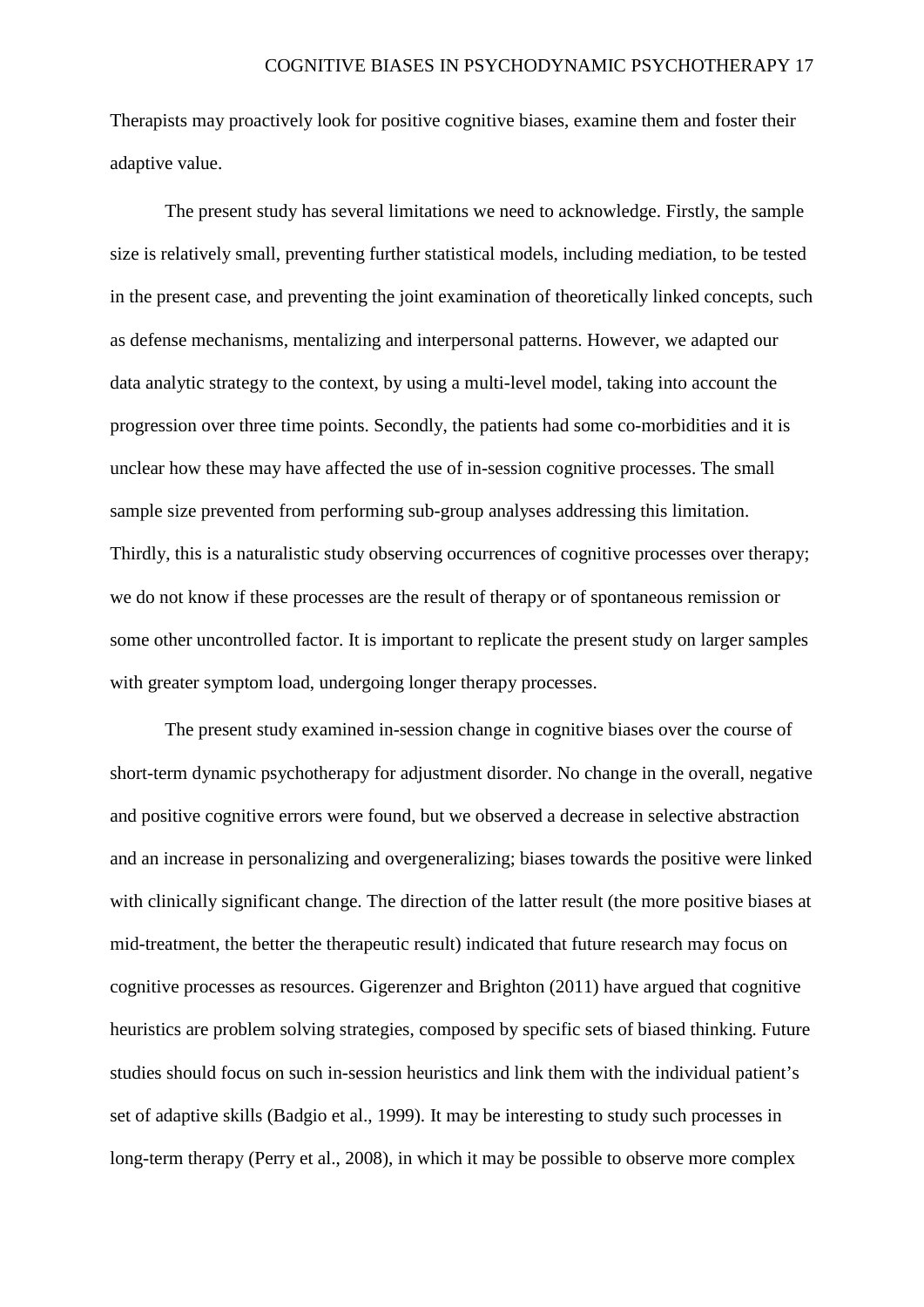patterns of change, per sub-category of biases, or describe a shape of change consistent with curvilinear evolution (i.e., increase in a specific category, followed by a decrease). It is needed to study cognitive biases in a controlled trial, comparing different therapy conditions, including cognitive therapy. Such a controlled design would enable to broaden our confidence in the central role cognitive biases may play in explaining therapy outcome.

#### **References**

- American Psychiatric Association (2000). *Diagnostic and statistical manual of mental disorder*. (4th ed., text revision). Washington, DC : Autor.
- Arntz, A., & Veen, G. (2001). Evaluations of others by borderline patients. *Journal of Nervous and Mental Disease, 189*, 513–52
- Badgio, P. C., Halperin, G. S., & Barber, J. P. (1999). Acquisition of adaptive skills: psychotherapeutic change in cognitive and dynamic therapies. *Clinical Psychology Review, 19*(6), 721-737.
- Baer, R. A., Peter, J. R., Eisenlohr, T. A., Geiger, P. J., & Sauer, S. E. (2012). Emotionrelated cognitive processes in borderline personality disorder: a review of the empirical literature. *Clinical Psychology Review, 32*(5), 359-396.
- Beck, A. T. (1963). Thinking and depression. I. Idiosyncratic content and cognitive distortions. *Archives of General Psychiatry, 9*, 324-333.
- Beck, A. T. (1967). *Depression: Causes and treatment.* Philadelphia: University of Pennsylvania Press.
- Beck, A. T. (1976). *Cognitive therapy and the emotional disorder.* New York: International Universities Press.
- Beck, A. T. (1991). Cognitive Therapy. A 30-Year Perspective. *American Psychologist, 46*(4), 368-375.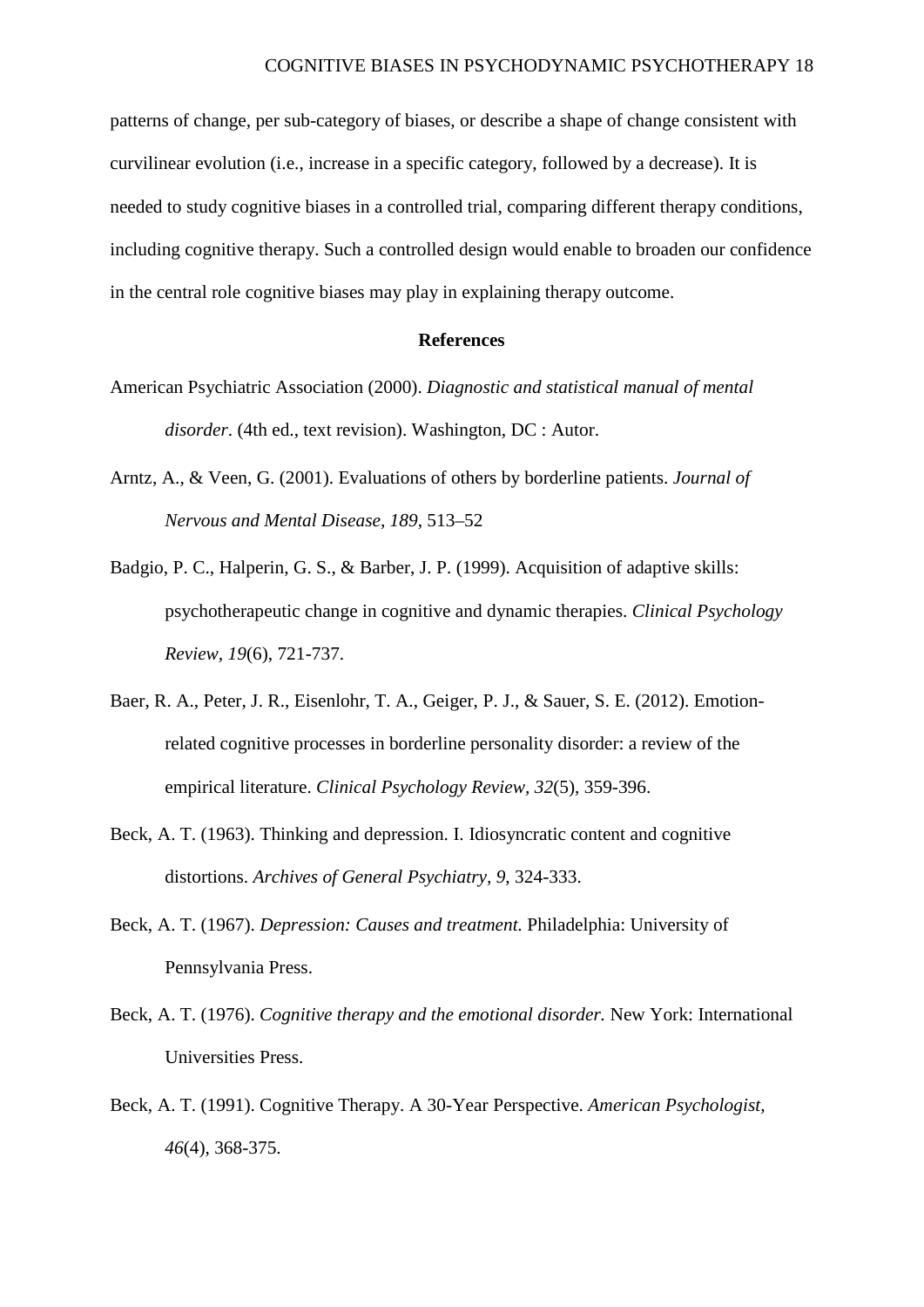- Beck, A. T., Rush, A. J., Shaw, B. F., & Emery, G. (1979). *Cognitive Therapy of Depression.* New York: Guilford Press.
- Beck, J. S. (1995). *Cognitive Therapy. Basics and beyond*. New York: Guilford.
- Bernier, A., Larose, S., & Whipple, N. (2005). Leaving home for college : A potentially stressful event for adolescents with preoccupied attachment patterns. *Attachment and Human Development, 7*(2), 171-185.
- Blake, E., Dobson, K. S., Sheptycki, A. R., & Drapeau, M. (2016). The relationship between depression severity and cognitive errors. *American Journal of Psychotherapy, 70*(2), 203-221.
- Bryk, A. S., & Raudenbush, S. W. (1987). Application of hierarchical linear models to assessing change. *Psychological Bulletin, 101,* 147-158.
- Butler, G., & Mathews, A. (1983). Cognitive processes in anxiety. *Advances in Behaviour Research and Therapy, 5*, 51-62.
- Casey, P., Dowrick, C., & Wilkinson, G. (2001). Adjustment disorder. Fault line in the psychiatric glossary. *British Journal of Psychiatry, 179*, 479-81
- Clark, D. A., Beck, A. T., & Alford, B. A. (1999). *Scientific Foundations of Cognitive Theory and Therapy of Depression.* New York: John Wiley & Sons.
- Connolly-Gibbons, M. B., Crits-Christoph, P., Barber, J. P., & Schamberger, M. (2007). Insight in psychotherapy: A review of empirical literature. In L. G. Castonguay & C. E. Hill (Eds.), *Insight in Psychotherapy* (pp. 143-165). Washington, D. C.: APA.
- Connolly Gibbons, M. B., Crits-Christoph, P., Barber, J. P., Stirman, S. W., Gallop, R., Goldstein, L. A., Temes, C. M., & Ring-Kurtz, S. (2009). Unique and common mechanisms of change across cognitive and dynamic psychotherapies. *Journal of Consulting and Clinical Psychology, 77*(5), 801-813.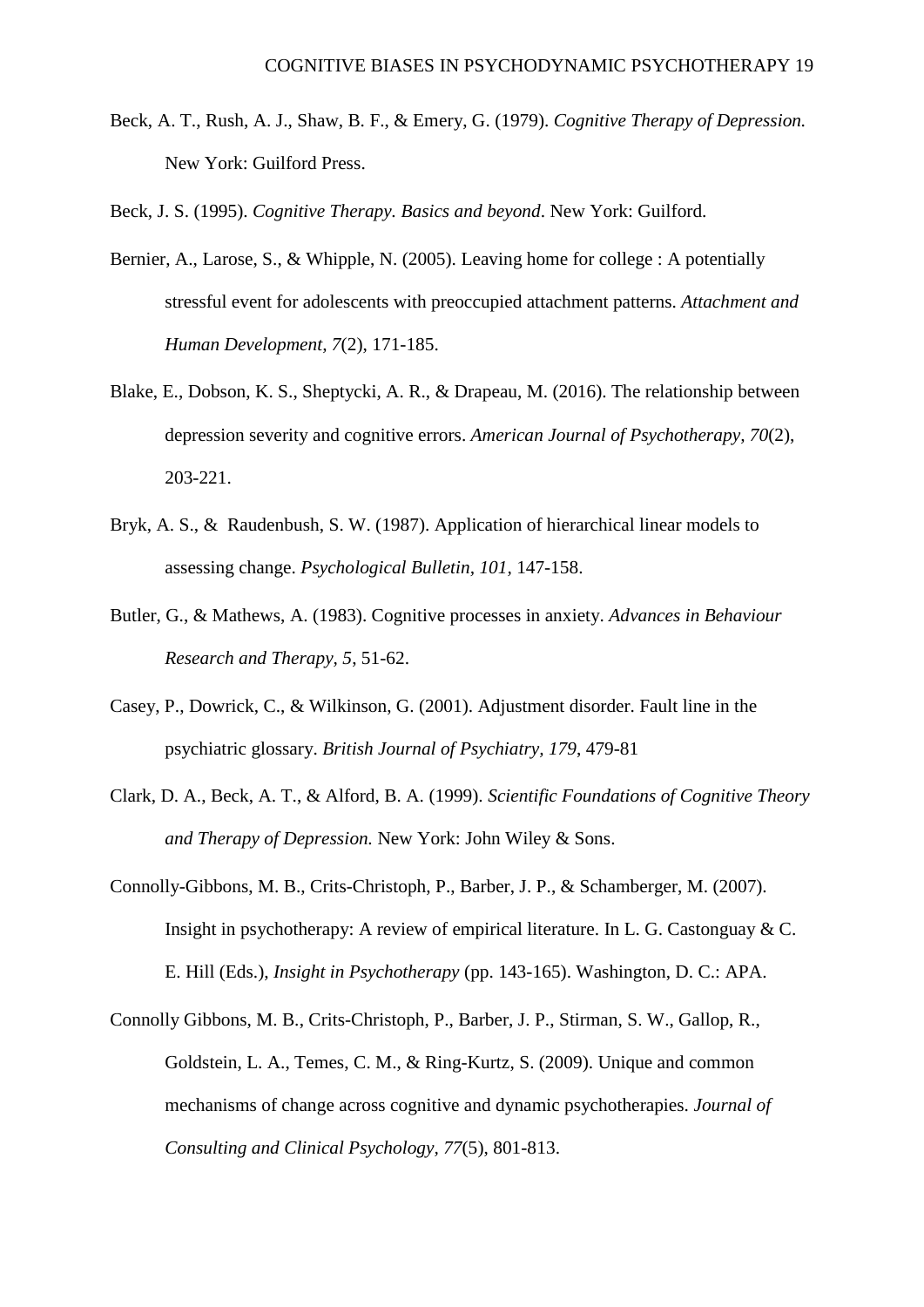- Crits-Christoph, P. (1992). The efficacy of brief dynamic psychotherapy: A meta-analysis. *American Journal of Psychiatry, 149*(2), 151-158.
- Delfabbro, P. H., & Winefield, A. H. (2000). Predictors of irrational thinking in regular slot machine gamblers. *Journal of Psychology, 134*(2), 117-128.
- Derogatis, L. R. (1994). *Symptom Checklist-90-Revised: Administration scoring and procedures manual (3rd edition).* Minneapolis, MN: National Computer Systems.
- De Roten, Y., Drapeau, M., & Michel, L. (2008). Are there positive emotions in short-term dynamic psychotherapy or is it all Freude-less? *Journal of Psychotherapy Integration, 18*(2), 207-221.
- Despland, J.-N., Monod, L., & Ferrero, F. (1995). Clinical relevance of adjustment disorder in DSM-III-R and DSM-IV. *Comprehensive Psychiatry, 36*, 454-460.
- Dimaggio, G., Semerari, A., Carcione, A., Procacci, M., & Nicolo, G. (2006). Toward a model of Self pathology underlying personality disorders : Narratives, metacognition, interpersonal cycles and decision-making processes. *Journal of Personality Disorders, 20*(6), 597-617.
- D'Iuso, E., Blake, E., Fitzpatrick, M., & Drapeau, M. (2009). Cognitive errors, coping patterns, and the therapeutic alliance: A pilot study of in-session process. *Counselling and Psychotherapy Research, 9*(2), 108-114.
- Drapeau, M. (2013). The assessment of cognitive errors using an observer-rated method. *Psychotherapy Research, 24*(2), 240-249.
- Drapeau, M., Perry, J. C., Dunkley, D. (2008). The Cognitive Errors rating system. Montréal McGill University.
- First, M. B., Spitzer, R. L., Williams, J. B. W., & Gibbons, M. (2004). *Structured clinical interview for DSM-IV*. New York: Biometrics Research Department.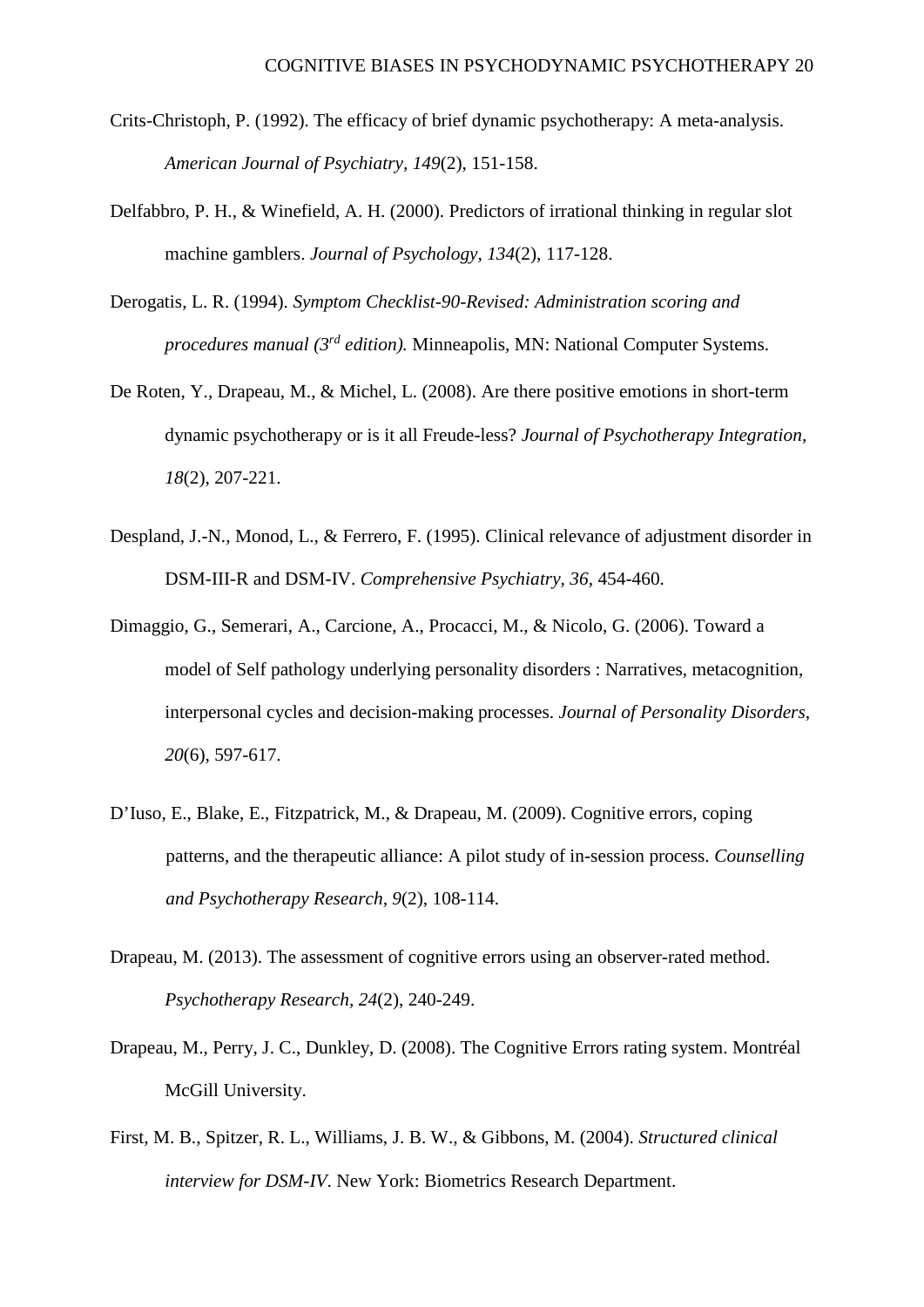- Flückiger, C., & Grosse Holtforth, M. (2008). Focusing the therapist's attention on the patient's strengths: A preliminary study to foster a mechanism of change in outpatient psychotherapy. *Journal of Clinical Psychology, 64*(7), 876-890.
- Freud, S. (1953). The interpretation of dreams. In J. Strachey (Ed. & Trans.), T*he Standard Edition oft he Complete Psychological Works of Sigmund Freud* (Vols 4-5, pp. i-627). London: Hogarth Press (Original work published in 1900).
- Gigerenzer, G., & Brighton, H. (2011). Homo heuristicus: Why biased minds make better inferences. In G. Gigerenzer, R. Hertwig, & T. Pachur (Eds.), *Heuristics. The foundation of adaptive behavior* (pp. 2-32). Oxford: Oxford University Press.
- Gilliéron, E. (1997). *Les psychothérapies brèves[Short-term psychotherapies].* Paris: PUF.
- Glass, C. R., & Arnkoff, D. B. (1997). Questionnaire methods of cognitive self-statement assessment. *Journal of Consulting and Clinical Psychology*, *65*(6), 911.
- Gotlib, I. H., & Joormann, J. (2010). Cognition and depression: current status and future directions. *Annual Review of Clinical Psychology, 6,* 285- 312.
- Gross, J. J. (2001). Emotion Regulation in Adulthood: Timing is Everything. *Current Directions in Psychological Science, 10,* 214-219.
- Hoglend, P., Bogwald, K. P., Amlo, S., Marble, A., Ulberg, R., Sjaastad, M. C., Sorbye, O., Heyerdahl, O., & Johansson, P. (2008). Transference interpretations in dynamic psychotherapy: Do they really yield sustained effects? *American Journal of Psychiatry 165*(6), 736-771.
- Holland, S. J., Roberts, N. E., & Messer, S. B. (1998). Reliabilty and validity of the Rutgers Psychotherapy Progress Scale. *Psychotherapy Research, 8*, 104-110.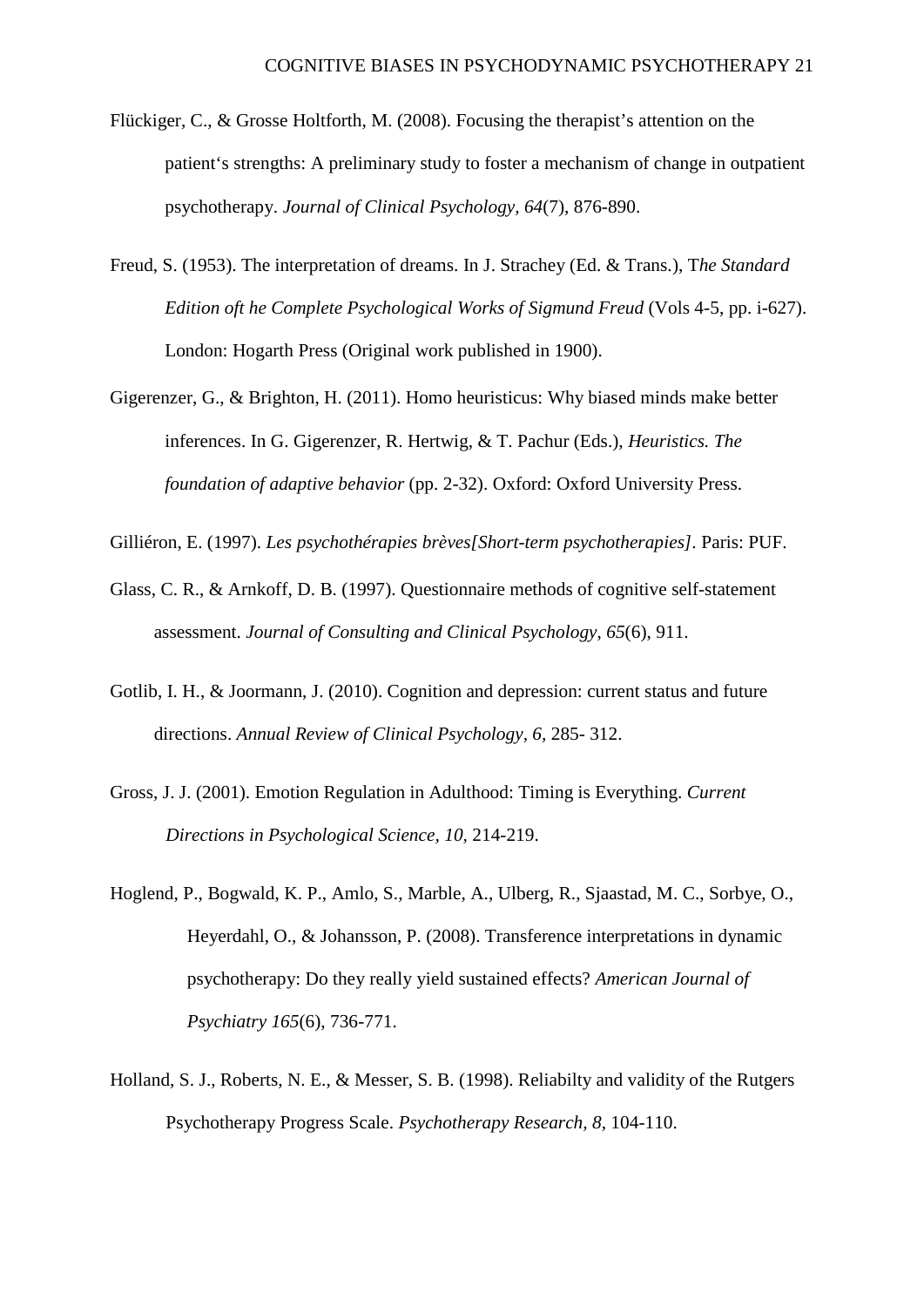- Ingram, R. E., Miranda, J., & Segal, Z. V. (1998). *Cognitive vulnerability to depression*. New York: Guilford Press.
- Jacobson, N. S., & Truax, P. (1991). Clinical significance: A statistical approach to defining meaningful change in psychotherapy research. *Journal of Consulting and Clinical Psychology, 59*(1), 12-19.
- Katzman, J. W., & Tomori, O. (2005). Adjustment disorder. In B. J. Sadock & V. A. Sadock (Eds.), *Comprehensive textbook of psychiatry* (8th ed; pp. 2055-2065). Philadelphia : Lippincott William & Wilkins.
- Kramer, U., Caspar, F., & Drapeau, M. (2013). Change in biased thinking in the 10-session treatment for Borderline Personality Disorder: Further evidence of the Motive-Oriented Therapeutic Relationship. *Psychotherapy Research, 23*(6), 633-645. doi: 10.1080/10503307.2013.791404
- Kramer, U., de Roten, Y., Drapeau, M., & Despland, J.-N. (2013). Change in cognitive errors and coping over the course of brief psychodynamic intervention. *Journal of Clinical Psychology, 69*(7), 727–736.
- Kramer, U., de Roten, Y., Michel, L., & Despland, J.-N. (2009). Early change in defense mechanisms and coping in short-term dynamic psychotherapy: relations with symptoms and alliance. *Clinical Psychology and Psychotherapy, 16*, 408-417.
- Kramer, U., Despland, J.-N., Michel, L., Drapeau, M., & de Roten, Y. (2010). Change in defense mechanisms and coping over the course of short-term dynamic psychotherapy for adjustment disorder. *Journal of Clinical Psychology, 66*(12), 1232-1241.
- Kramer, U., & Drapeau, M. (2011). Etudes de validation de la version française des échelles de codages du coping et des erreurs cognitives (CE-CAP) sur un échantillon de toutvenants. *Annales Médico-Psychologiques, 169*, 523-527.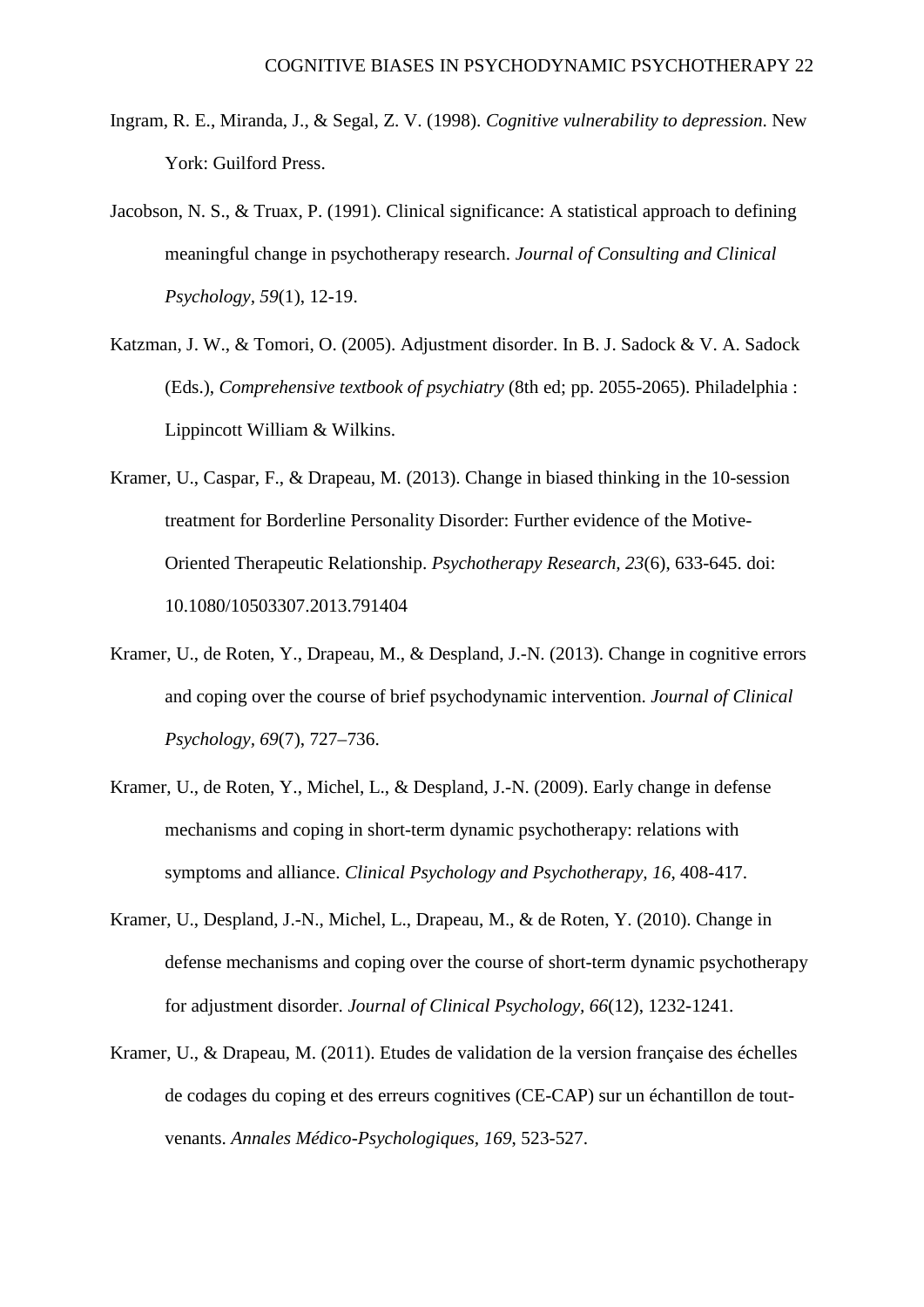- Kramer, U., Vaudroz, C., Ruggeri, O., & Drapeau, M. (2013). Biased thinking assessed by external observers in borderline personality disorder. *Psychology and Psychotherapy : Theory, Research and Practice, 86*, 183-196. Doi : 10.111/dj.2044-8341.2011.02056.x
- Kwon, S. M., & Oei, T. P. S. (1992). Differential causal roles of dysfunctional attitudes and automaticf thoughts in depression. *Cognitive Therapy and Research, 16*, 309. Doi : 10.1007/BF01183284
- Layden, M. A., Newman, C. R., Freeman, A., & Morse, S. (1993). *Cognitive Therapy of Borderline Personality Disorder*. Needham Heights, MA: Allyn & Bacon.
- Lefebvre, M. F. (1981). Cognitive distortions and cognitive errors in depressed psychiatric low back patients. *Journal of Consulting and Clinical Psychology, 49*, 517–525.
- Leichsenring, F., & Leibing, E. (2003). The effectiveness of psychodynamic psychotherapy and cognitive-behavioral therapy in personality disorders: A meta-analysis. *American Journal of Psychiatry, 160,* 1223-1232.
- Lewandowski, M., D'Iuso, D., Blake, E., Fitzpatrick, M., & Drapeau, M. (2011). The relationship between therapeutic engagement, cognitive errors and coping action patterns: An exploratory study. *Counselling and Psychotherapy Research, 11*(4), 284- 290. DOI: 10.1080/14733145.2010.531280.
- Lucock, M. P., & Salkovskis, P. M. (1988). Cognitive factors in social anxiety and its treatment. *Behaviour Research and Therapy, 26*, 297-302.

Malan, D. (1976). *Toward the validation of dynamic psychotherapy*. New York: Plenum.

Mergenthaler, E., & Stigler, M. (1997). Règles de transcription pour la recherche en psychothérapie (adaptation française)[Transcribing rules for psychotherapy research(French adaptation)]. *Psychothérapies, 17*(2), 97-103.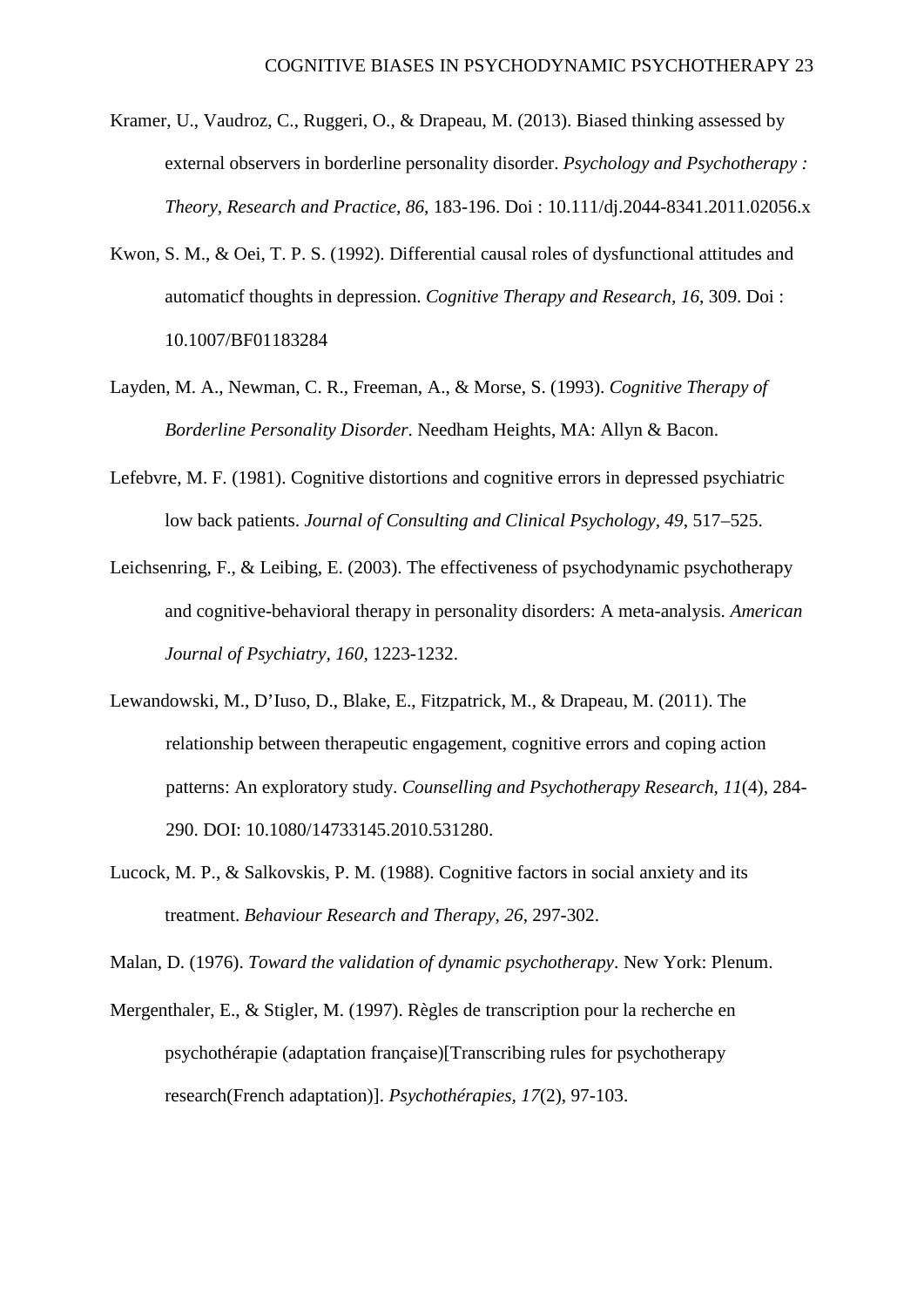- Messer, S. B., & McWilliams, N. (2007). Insight in psychodynamic psychotherapy: Theory and assessment. In L. G. Castonguay & C. E. Hill (Eds.), *Insight in Psychotherapy* (pp. 9- 30). Washington, D. C.: APA.
- Napolitano, L. A., & McKay, D. (2007). Dichotomous thinking in borderline personality disorder. *Cognitive Therapy and Research, 31*(6), 717-726.
- Perry, J. C., Beck, S. M., Constantinides, P., & Foley, J. E. (2008). Studying change in defensive functioning in psychotherapy, using the Defense Mechanism Rating Scales: four hypotheses, four cases. In R. A. Levy & J. S. Ablon (Eds.), *Handbook of evidence-based psychodynamic psychotherapy* (pp. 121-153). New York: Humana Press.
- Shafran, R., Teachman, B. A., Kerry, S., & Rachman, S. (1999). A cognitive distortion associated with eating disorders: Thought-shape fusion. *British Journal of Clinical Psychology, 38*(2), 167-179.
- Shrout, P. E., & Fleiss, J. L. (1979). Intraclass correlations: Uses in Assessing Rater Reliability. *Psychological Bulletin, 86*(2), 420-428.
- Tang, T. Z., DeRubeis, R. J., Beberman, R., & Pham, T. (2005). Cognitive changes, critical sessions, and sudden gains in cognitive-behavioral therapy for depression. *Journal of Consulting and Clinical Psyhology, 73*(1), 168-172.
- Taylor, S. E. (1983). Adjustment to threatening events. A theory of cognitive adaptation. *American Psychologist, 38*(11), 1161-1173.
- Tversky, A., & Kahneman, D. (1974). Judgment under uncertainty: Heuristics and biases. *Science, 185*, 1124–1131.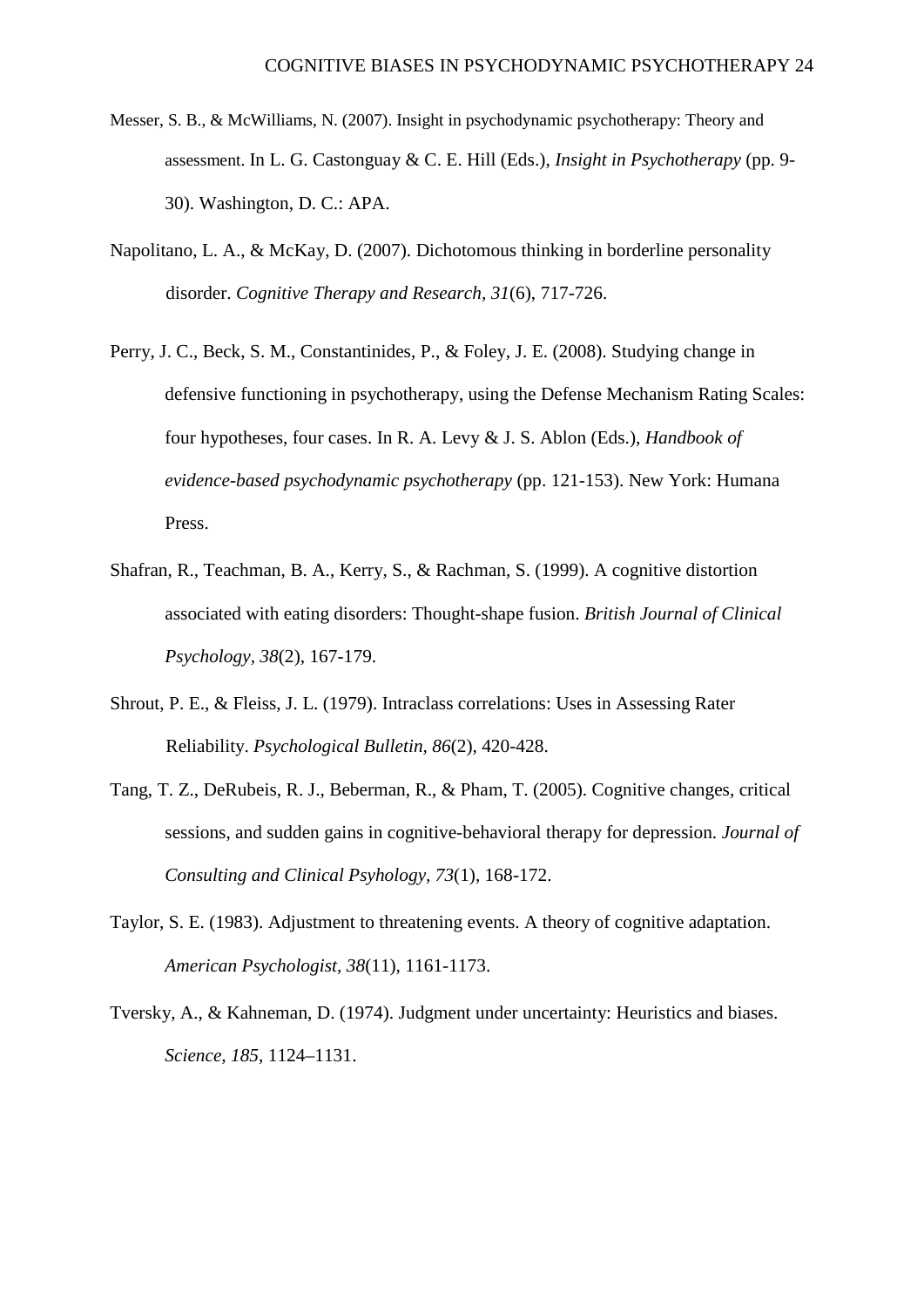- Weems, C. F.., Berman, S. L., Silverman, W. K., & Saavedra, L. M. (2001). Cognitive errors in youth with anxiety disorders: The linkages between negative cognitive errors and anxious symptoms. *Cognitive Therapy and Research, 25(*5), 559-575.
- White, R. (1974). Strategies of adaptation: An attempt at systematic description. In G. V. Coelho, D. A. Hamburg, & J. E. Adams (Eds.), *Coping and Adaptation* (pp. 47-68). New York: Basic Books.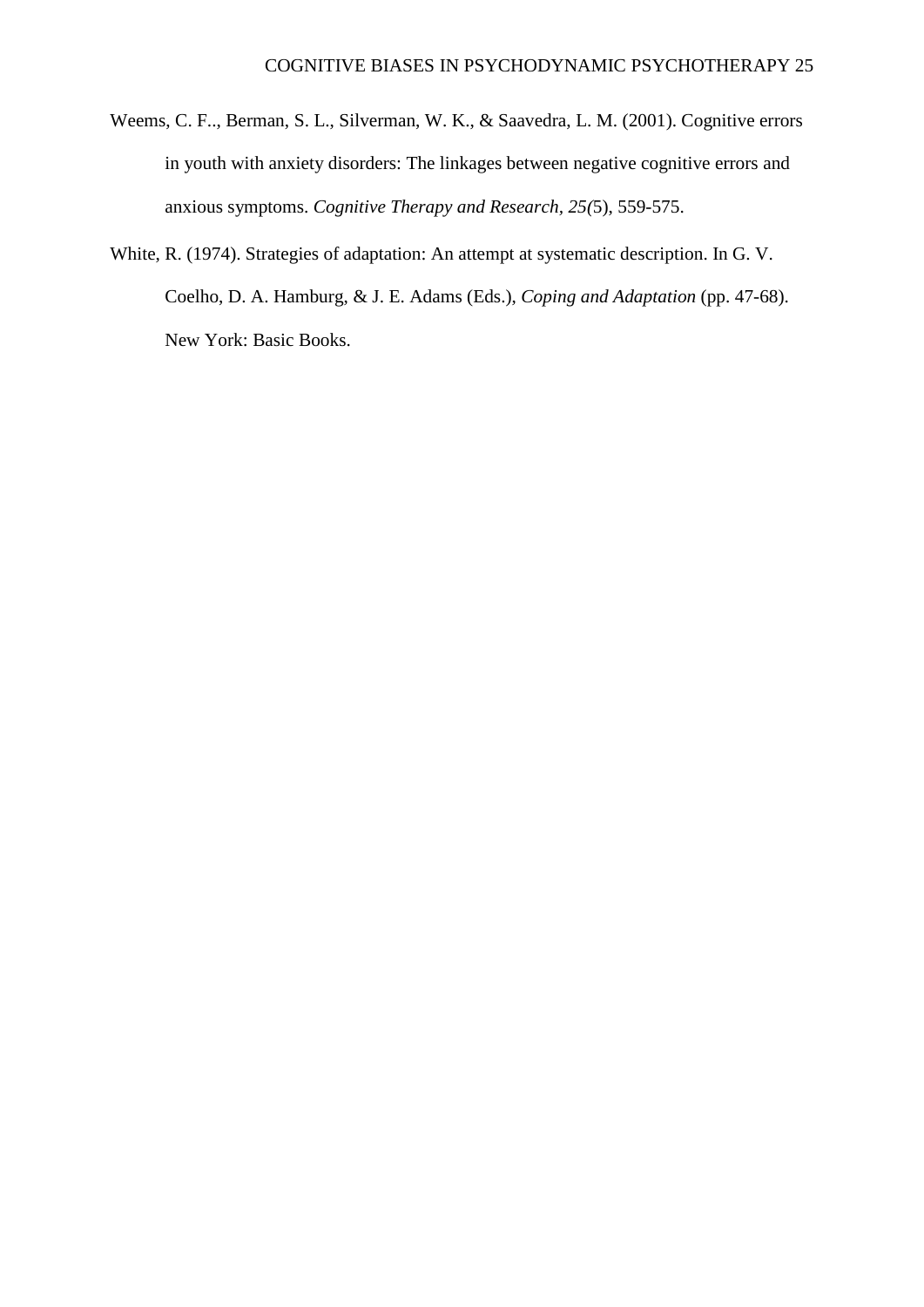Table 1.

Examples of cognitive biases, as assessed using the CERS (Drapeau et al., 2008)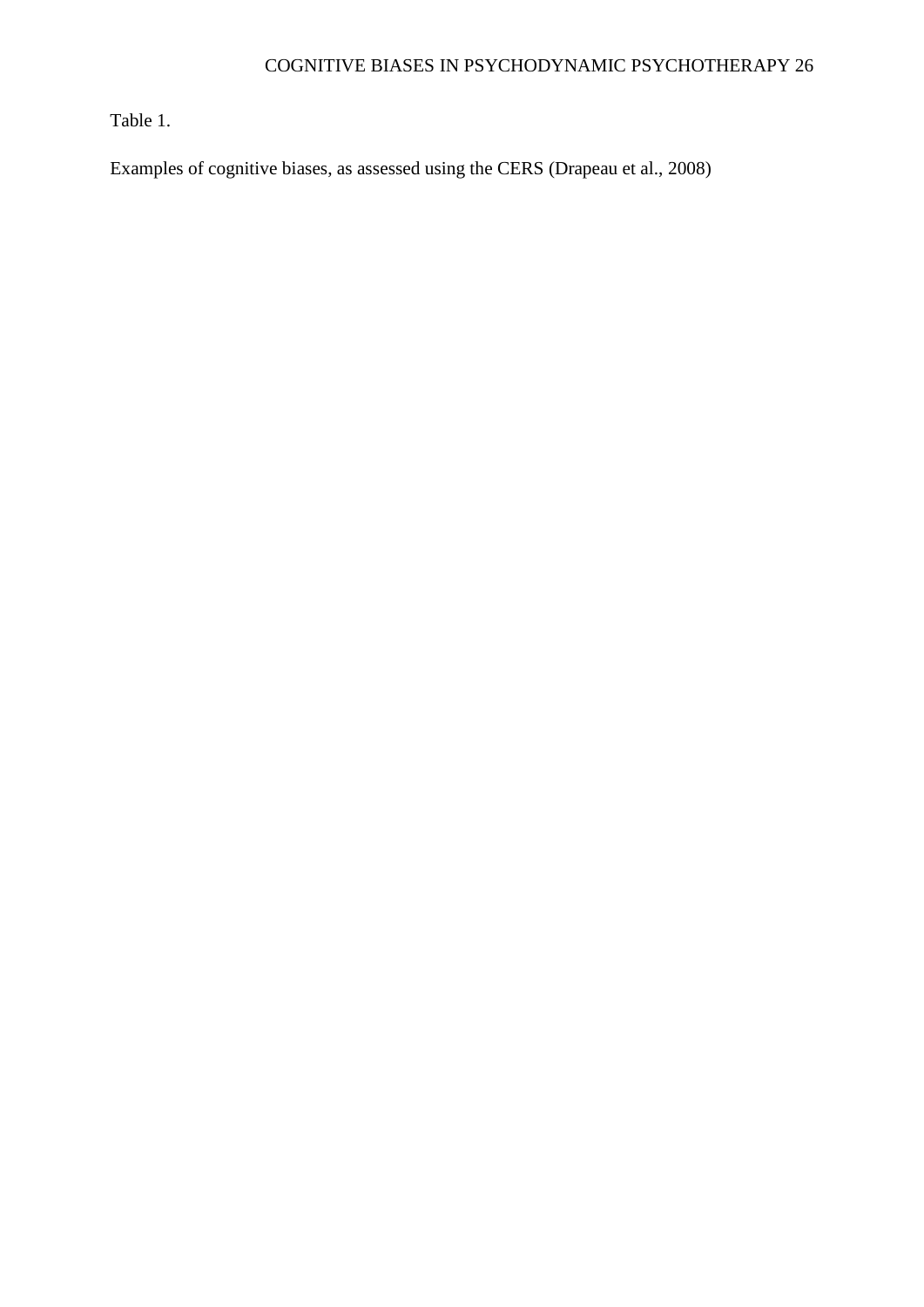| Category  | Cognitive bias          | Definition                                           | Example                                         |
|-----------|-------------------------|------------------------------------------------------|-------------------------------------------------|
| OG        | Labelling               | The individual puts a fixed global label on him or   | «She is a bimbo, beautiful from afar, but       |
|           |                         | herself or others without considering evidence that  | far from being interesting »                    |
|           |                         | leads to a less disastrous or less positive          |                                                 |
|           |                         | conclusion.                                          |                                                 |
|           | Overgeneralizing        | The individual makes a sweeping negative or          | « I have never had a very important place       |
|           |                         | positive conclusion that goes far beyond the         | in someone's life »                             |
|           |                         | situation.                                           |                                                 |
| <b>SA</b> | All-or-nothing thinking | The individual views a situation as fitting into one | « it's not exactly like this that I wanted this |
|           |                         | of two opposing categories, rather than as a         | report, so it's completely void»                |
|           |                         | mixture or                                           |                                                 |
|           |                         | on a continuum.                                      |                                                 |
|           | Discounting the         | The individual selectively dismisses or discounts    | « I only have good moments with my              |
|           | positive                | information that is positive or negative, thus       | children »                                      |
|           | or negative             | keeping                                              |                                                 |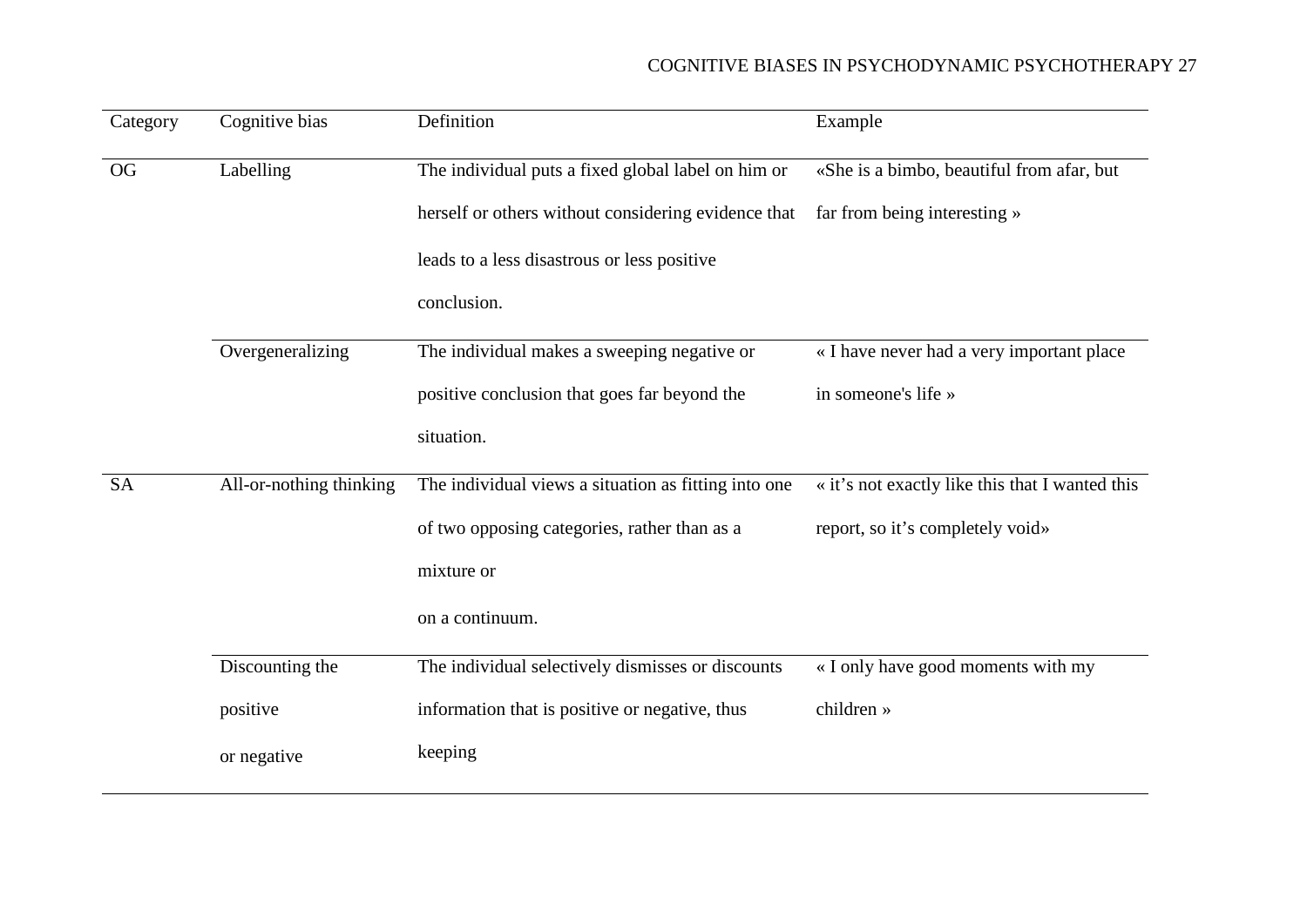|                            | only one valence of information as true, relevant   |                                            |
|----------------------------|-----------------------------------------------------|--------------------------------------------|
|                            | <b>or</b>                                           |                                            |
|                            | important.                                          |                                            |
| Magnification of the       | When evaluating oneself or another person or a      | «It was just a little cancer»              |
| Negative or                | situation, the individual unreasonably magnifies    |                                            |
| minimization of            | the negative or minimises the positive, or the      |                                            |
| positive                   | converse.                                           |                                            |
| Should and must            | The individual has a precise and fixed idea of how  | « I must be strong before people, I must   |
| statements                 | others or oneself should behave.                    | not show my emotions»                      |
| <b>Emotional reasoning</b> | The individual thinks something must be true        | «Tonight I'm going out to gamble, I feel   |
|                            | because he or she feels and believes it to be true, | I'm gonna win, I have a feeling that today |
|                            | while ignoring or discounting evidence to the       | is my day!»                                |
|                            | contrary.                                           |                                            |
| Jumping to conclusions     | The individual takes one or two facts and draws     | «When I enter the room, my colleagues      |
|                            | unwarranted conclusions.                            | stop talking, I'm sure they were talking   |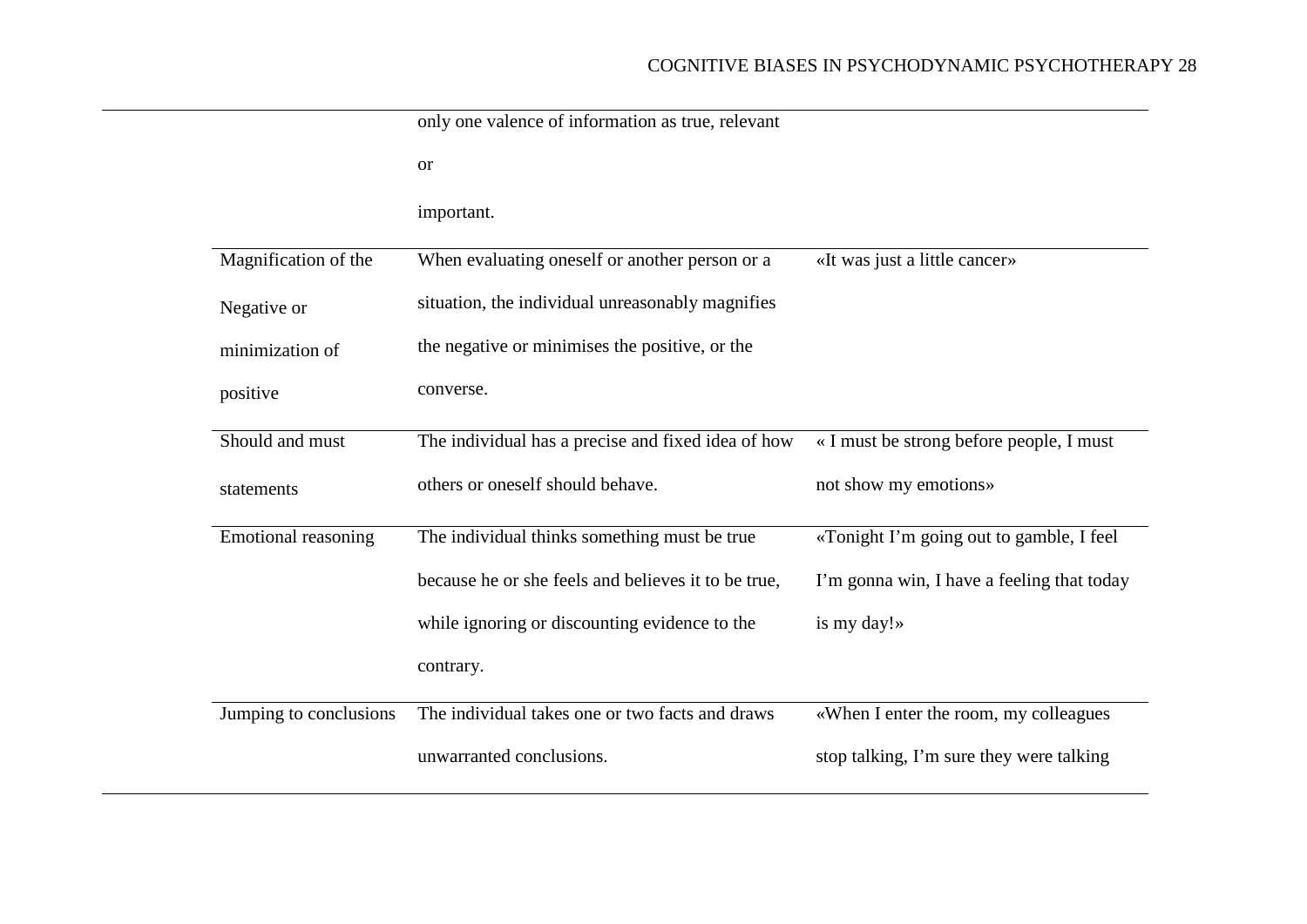# COGNITIVE BIASES IN PSYCHODYNAMIC PSYCHOTHERAPY 29

|   |                       |                                                     | about me»                                    |
|---|-----------------------|-----------------------------------------------------|----------------------------------------------|
| P | Personalization       | Seeing oneself as responsible for any bad or good   | «The boss looks angry, I must have done      |
|   |                       | occurrence.                                         | something wrong in the report that I gave    |
|   |                       |                                                     | him yesterday»                               |
|   | Mind reading          | The individual believes he or she knows what        | « My husband cleaned the whole house,        |
|   |                       | others are thinking, failing to consider other more | because he thinks I'm too good for him, so   |
|   |                       | likely possibilities.                               | he works hard for not losing me»             |
|   | Inappropriate blaming | The individual takes blame for something that has   | «I don't know how the company would          |
|   | of self               | gone wrong upon him or herself, while               | turn if I went on vacation, I think it would |
|   |                       | inappropriately leaving out the contributions of    | not survive »                                |
|   |                       | others to the same problem                          |                                              |
|   |                       |                                                     |                                              |

<u> 1980 - Johann Barn, mars eta bainar eta baina eta baina eta baina eta baina eta baina eta baina eta baina e</u>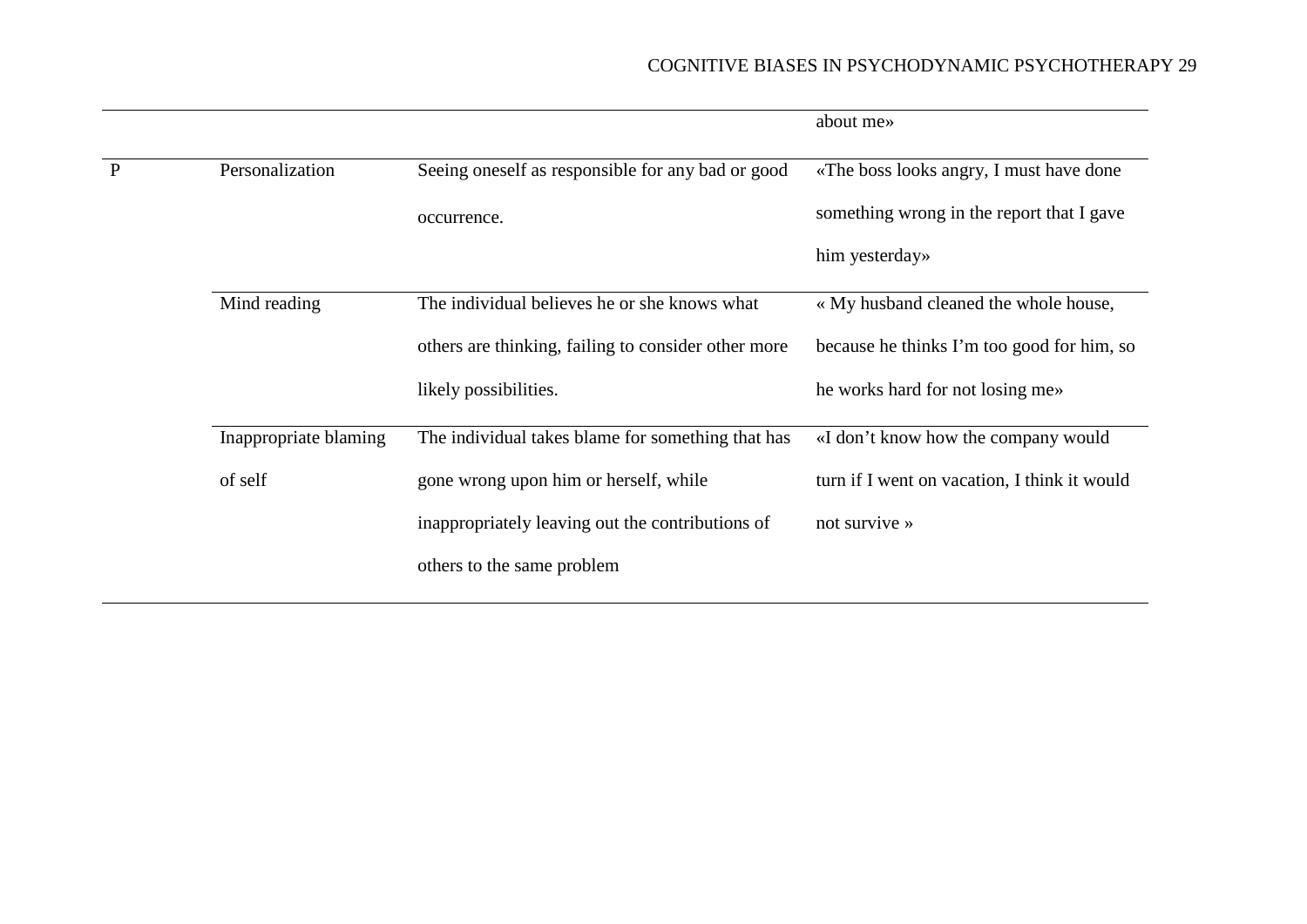# COGNITIVE BIASES IN PSYCHODYNAMIC PSYCHOTHERAPY 30

*Note*. OG: Overgeneralizing; SA: Selective Abstraction; P: Personalizing. No examples provided for SA items Mental filter and Tunnel vision and for P item Inappropriate blaming of other (to save space, we do not provide examples for all the items).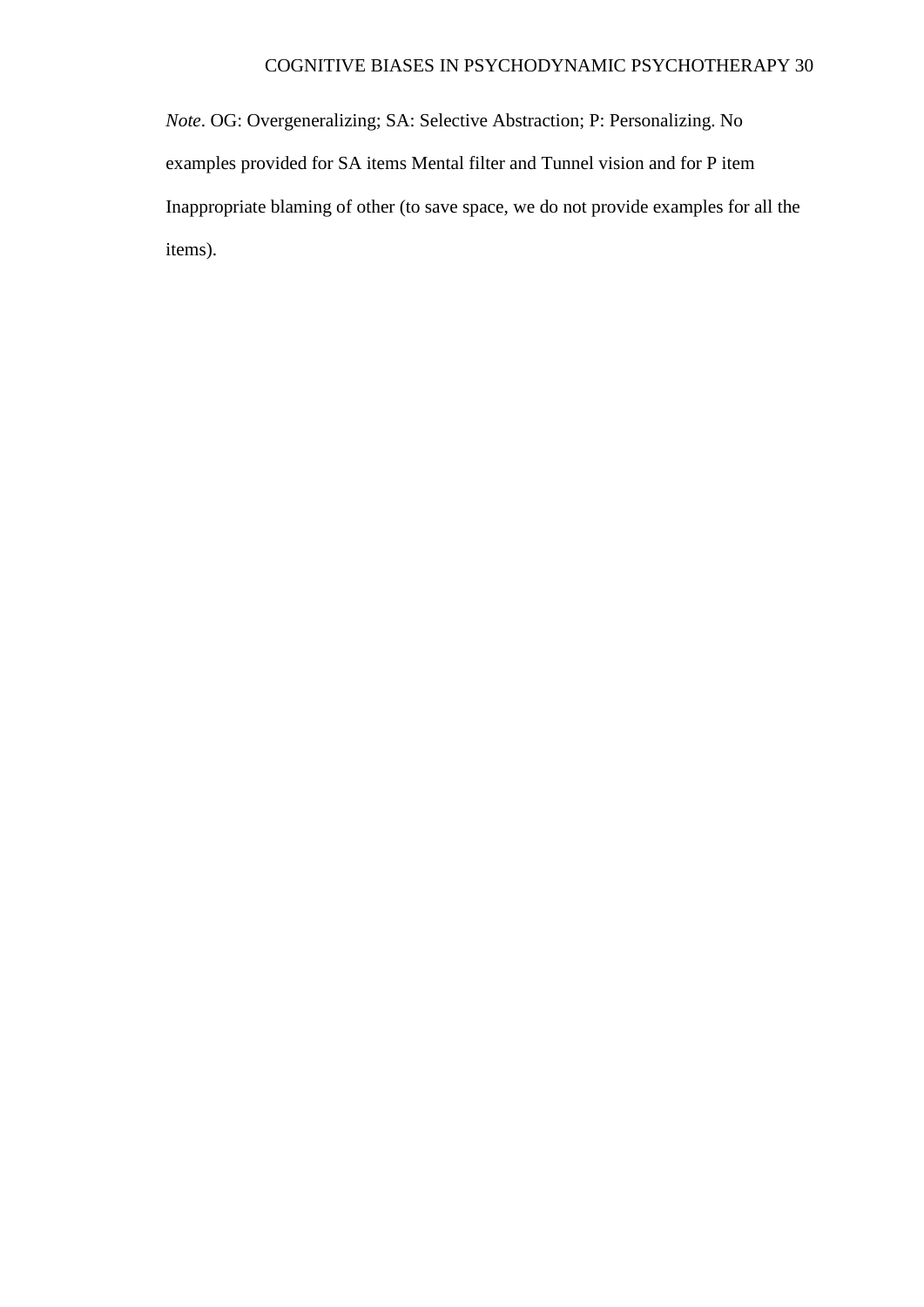# Table 2

Means (and SDs) for cognitive biases for each time-point ( $N = 32$  patients;  $N = 96$ 

psychotherapy sessions analyzed)

| Cognitive errors             | Early M(SD) | Mid M(SD)  | Late $M(SD)$ | $d$ pre-post |
|------------------------------|-------------|------------|--------------|--------------|
| <b>Total CE</b>              | 10.41(5.00) | 7.42(5.04) | 7.71(6.26)   | 0.48         |
| <b>Total CE Negative</b>     | 8.03(4.14)  | 6.13(4.15) | 5.59(5.10)   | 0.53         |
| <b>Total CE Positive</b>     | 2.38(2.86)  | 1.29(1.77) | 2.03(2.91)   | 0.12         |
| Overgeneralizing             | 0.47(0.46)  | 0.30(0.42) | 0.52(0.60)   | 0.09         |
| <b>Selective Abstraction</b> | 1.45(0.83)  | 1.07(0.84) | 1.20(0.96)   | 0.28         |
| Personalization              | 0.12(0.20)  | 0.14(0.24) | 0.24(0.28)   | 0.49         |

*Note*. Total CE : total number of cognitive errors ; Total CE Neg. : total number of cognitive errors with negative valence ; Total CE Pos. : total number of cognitive errors with positive valence; Overgeneralizing : number of errors of Overgeneralizing; Selective Abstraction : number of errors of Selective Abstraction; Personalization : number of errors of Personalizing, *d* = Effect size Cohen's *d* comparing early to late.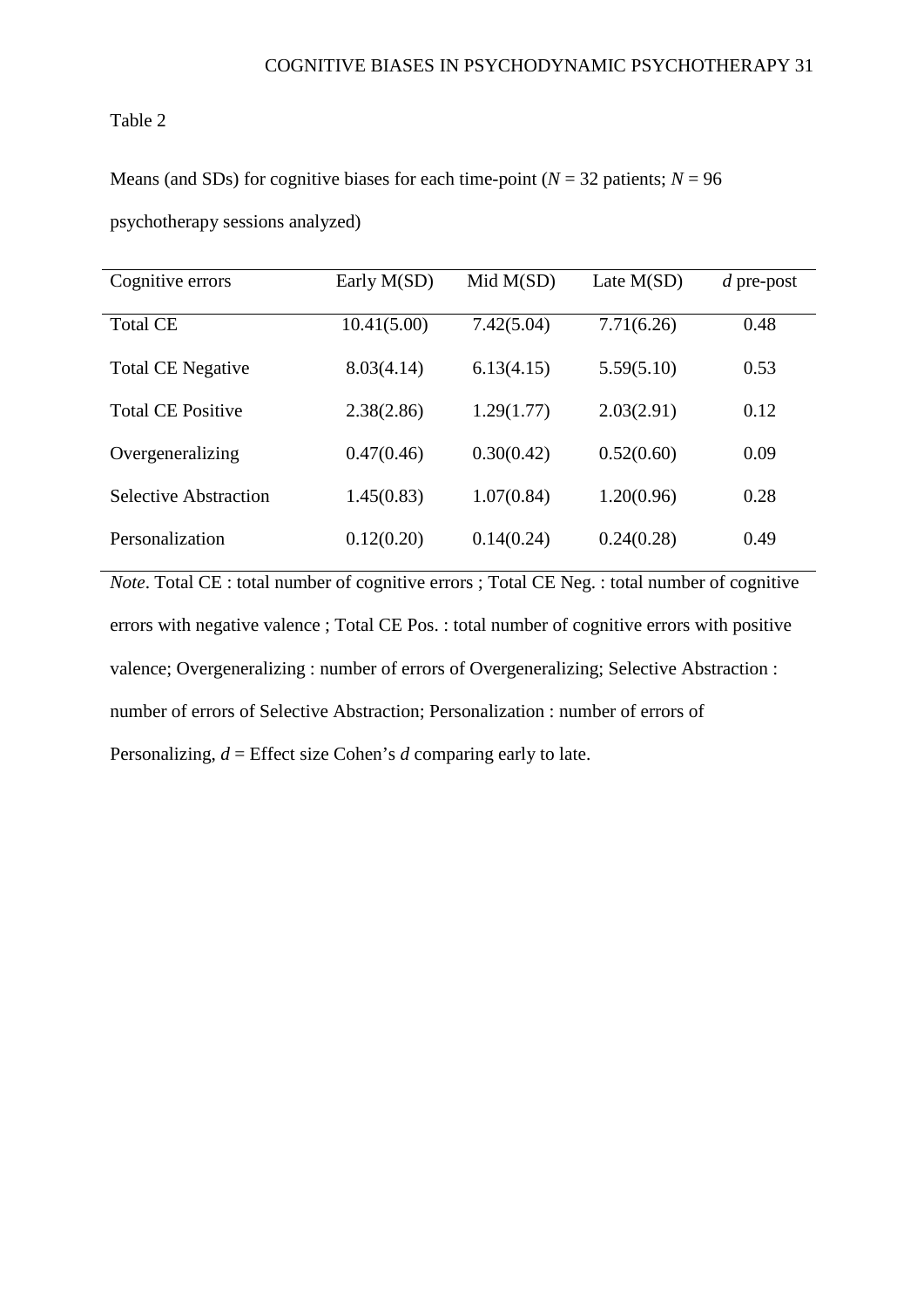# Table 3

Change in Cognitive Biases over the course of Short-Term Dynamic Psychotherapy

| Variable                     | Estimate | <b>SE</b> | Z       | P-value |
|------------------------------|----------|-----------|---------|---------|
| <b>Total CE</b>              | $-0.10$  | 0.12      | $-0.86$ | .19     |
| <b>Total CE Negative</b>     | $-0.14$  | 0.10      | $-1.44$ | .08     |
| <b>Total CE Positive</b>     | $-0.02$  | 0.03      | $-0.62$ | .27     |
| Overgeneralizing             | 0.05     | 0.02      | 2.12    | .02     |
| <b>Selective Abstraction</b> | $-0.12$  | 0.11      | $-1.01$ | .02     |
| Personalization              | 0.01     | 0.01      | 1.64    | .05     |

(Hierarchical Linear Modeling;  $N = 32$  patients;  $N = 96$  psychotherapy sessions analyzed)

*Note*. Hierarchical Linear Model (HLM) ; Total CE : total number of cognitive errors ; Total CE Neg. : total number of cognitive errors with negative valence ; Total CE Pos. : total number of cognitive errors with positive valence; Overgeneralizing : number of errors of Overgeneralizing; Selective Abstraction : number of errors of Selective Abstraction; Personalization : number of errors of Personalizing.